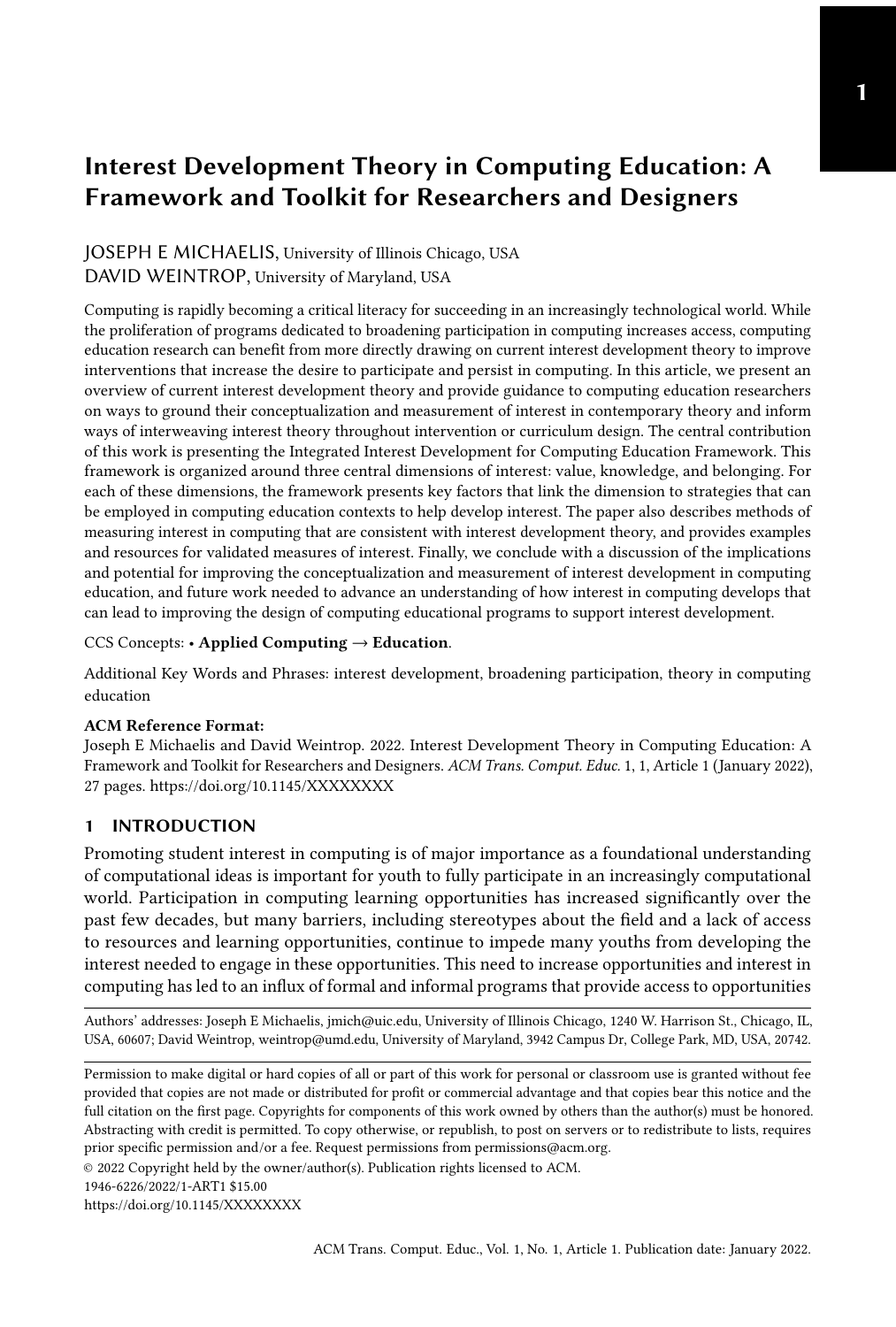to participate in computing education, and many programs have specifically sought to increase opportunities for historically excluded groups such as women and students who identify as Black, Indigenous, or people of color. While this proliferation of programs has made strides towards increasing access to opportunities, it is crucial to also bolster long-lasting interest in computing for students to engage in those opportunities [\[124\]](#page-25-0). While much of the focus to date has been on working towards the goal of increasing participation through access, with this work, we shift from emphasizing access towards efforts to make interest a central design consideration for computational learning opportunities to increase and broaden participation in computing. To support integrating interest development theory into research and practice in computing education, we present the Integrated Interest Development for Computing Education Framework, presented in Figure [1.](#page-1-0)

<span id="page-1-0"></span>

Fig. 1. The Integrated Interest Development for Computing Education Framework, including dimensions of interest development (center ring), key factors that contribute to each dimension (middle center), and curricular examples to enact key factors (outer ring). ©Authors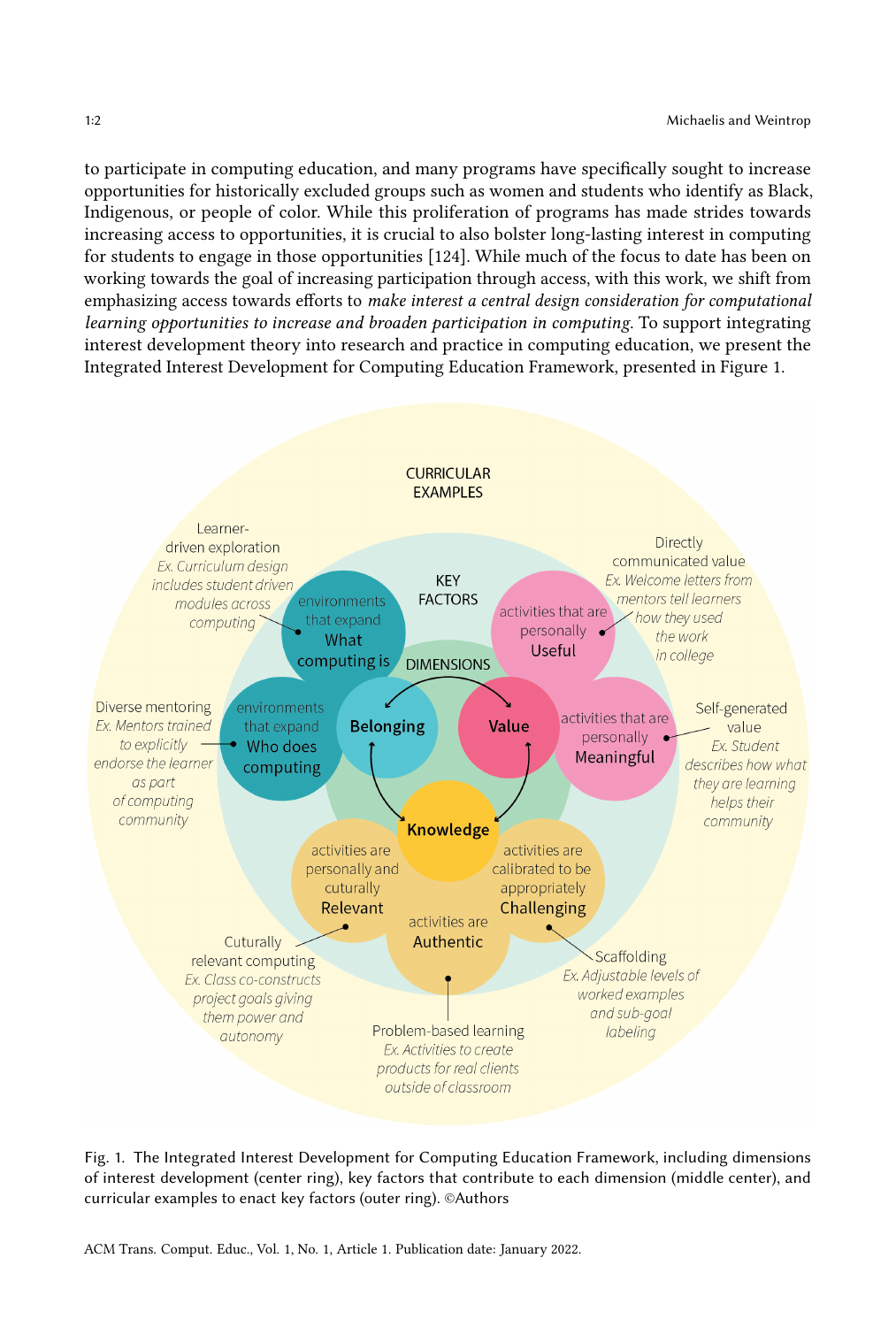While empirical studies examining interest in computing are proliferating, relatively little work has sought to connect these efforts with contemporary theories on interest development. Towards that end, a recent report by the National Academies of Science made a significant step in illustrating how authentic learning environments in computing can facilitate interest and competencies in computing [\[99\]](#page-24-0). In the report, the authors urge researchers to reevaluate approaches to learning environment design to better reflect the lived experiences and values of a wider variety of learners. The theoretical framework defined in this work is designed to complement and build on the National Academies report to provide a useful tool for computing education researchers and practitioners in creating and evaluating computing opportunities that positively influence learner interest in computing. The Integrated Interest Development for Computing Education Framework is organized around three focal dimensions drawn from current interest development theory: Value, Knowledge, and Belonging (Figure 1, center ring). Each dimension of the framework is expanded to highlight key factors (Figure 1, middle ring) that represent unique aspects and approaches from the interest development literature to foster interest development. Those key factors in the framework are then linked to specific curricular design strategies and examples to illustrate concrete approaches that incorporate the key factors of interest development into computing education contexts (Figure 1, outer ring).

The structure of this paper follows the structure of the Integrated Interest Development for Computing Education Framework, beginning at the center and working outward. We begin with a review of current interest development theory, organized around three focal dimensions: Value, Knowledge, and Belonging. We continue with key factors that build on these focal dimensions, and demonstrate how each dimension is instantiated in the context of computing education with examples of pedagogical and design strategies drawn from the computing education research literature. We then discuss how this framework informs ways of measuring interest in computing education contexts and conclude with a larger discussion of the implications and contributions of this work.

## 2 INTEREST DEVELOPMENT THEORY

## 2.1 Situational and Individual Interest

Interest development theory defines interest as a developmental motivational variable that can refer to both situational interest, a psychological state of heightened attention and focus in relation to some content or activity, or individual interest, a relatively stable disposition to reengage with that content or activity [\[123\]](#page-25-1). This perspective takes a developmental approach to the construct of interest that goes beyond seeing academic interest as a general characteristic or in terms of career or vocational interest as an occupational choice. Evidence from neuroscientific research has demonstrated a link between interest and the reward-seeking and novelty-seeking circuitry in our brains, where rewards, expectations of rewards, learning, and novel encounters all increase an individual's attention, reaction times, and performance [\[55\]](#page-22-0). These findings help explain the mechanisms at play in interest and in developing interest, where individual interest may be built in part on prior experiences that have fulfilled the reward and novelty seeking motivations that drive behavior.

Situational interest is often distinguished between fleeting moments of interest that catch or trigger interest, and longer-lasting situational interest that is held or *maintained* over time. These distinctions can be useful in how we interpret the strength and longevity of situational interest that is spawned in the moment. Triggered situational interest can be fleeting and can be activated by novelty, challenge, surprise, group or problem-based activities, meaningfulness, and relevance [\[120\]](#page-25-2). Although there is some argument that maintained situational interest is better conceptualized as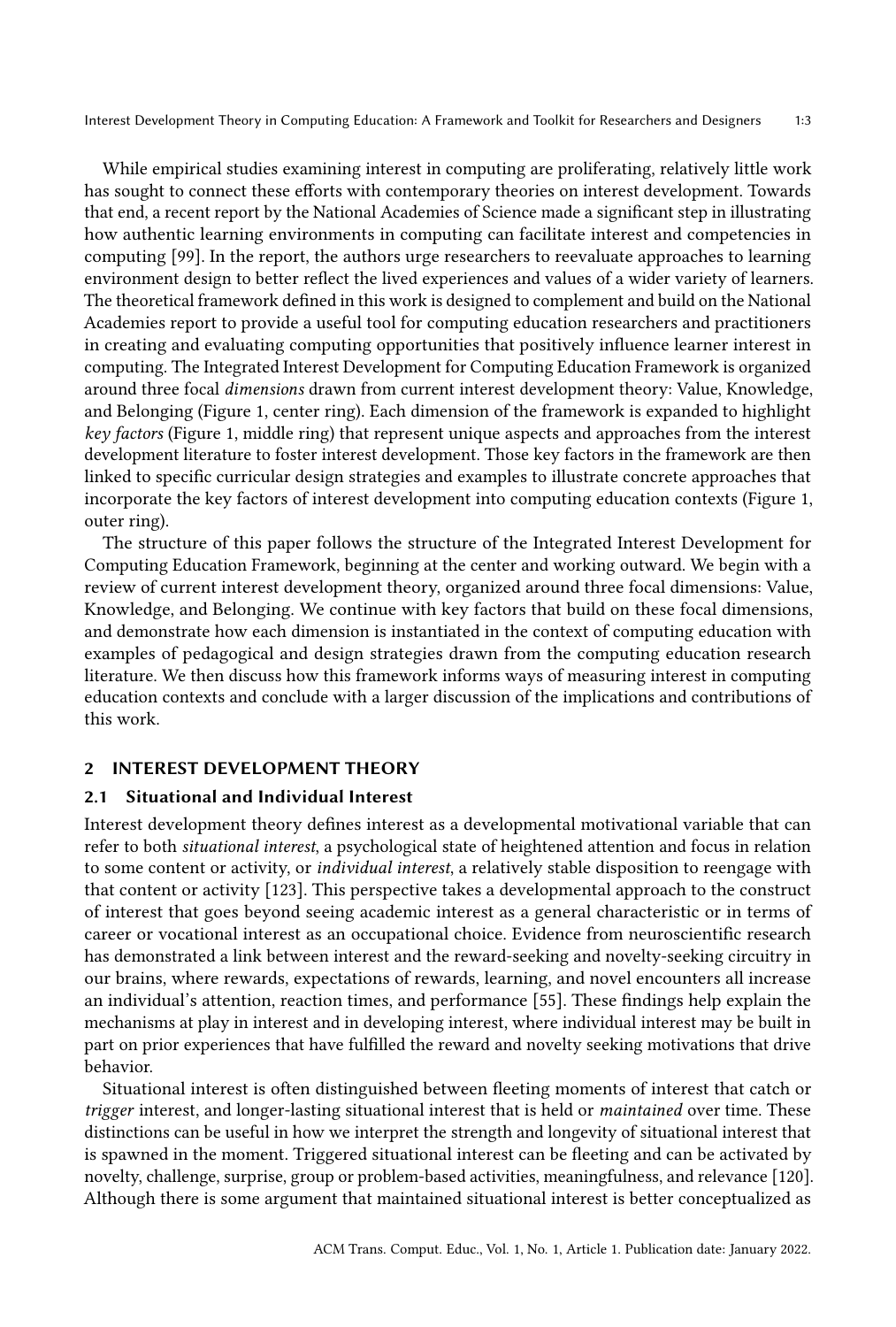multiple re-activations of triggered interest [\[130\]](#page-25-3), situational interest persists when an individual perceives the content or activity as important or meaningful [\[56\]](#page-22-1).

Individual interest can be distinguished between emerging individual interest, that may diminish if the individual does not find sufficient resources, environmental supports, and positive feedback in relation to the activity, and well-established individual interest that is uniquely resilient and stable over time. Both situational and individual interest are considered motivational variables as they impact motivated behavioral actions, and are distinct but related to other motivation-related variables such as enjoyment, attitudes, curiosity, achievement goals, intrinsic motivation, and self-efficacy [\[57,](#page-22-2) [98,](#page-24-1) [117\]](#page-24-2). Of particular note is the need to resist conflating enjoyment or attitudes with interest, as interest is one of many potential factors that can lead to enjoying an activity and comprises one of several factors that may constitute attitudes towards content [\[77\]](#page-23-0).

To develop interest in an academic content area such as computing, educational researchers often aim to build individual interest, where learners persist with and seek out additional opportunities to engage with content in the long-term that further develops their interest and benefits learning. Individual interest is thought to develop across multiple instances of positive situational interest, particularly where situational interest is maintained over time [\[56\]](#page-22-1). Much of the interest development literature has recognized positive affect as an early contributor to triggering situational interest. However, finding **value** and increasing **knowledge** in the content are two key dimensions of interest that maintain situational interest and build towards individual interest [\[122\]](#page-25-4). A third dimension of interest development, developing a sense of belonging, and connection to content, has emerged more recently, as interest researchers have applied a socio-cultural lens to understanding interest and motivation [\[6,](#page-19-0) [13\]](#page-20-0). Importantly, increases in any one of these dimensions can also be related to increases in the other dimensions. So, gaining knowledge will promote perceptions of value and feelings of belonging, if that knowledge helps the learner see why it is valuable and helps them more strongly identify with the communities and activities associated with that content. Therefore, while we outline each dimension in Section [3,](#page-4-0) our exploration of key factors contributing to interest, in Section [4,](#page-6-0) emphasizes building learning opportunities that support each dimension in ways that complement the others.

## 2.2 Social and Cultural Influence on Interest

Before turning to the three dimensions of interest development in the framework, it is important to discuss the role of socio-cultural factors in influencing interest. A socio-cultural or situative approach has garnered recent attention in interest development research that highlights the interaction between individual-level processes of interest development with social feedback and the surrounding cultural context that activities take place in [\[13,](#page-20-0) [112\]](#page-24-3). The implications of socio-cultural factors manifest in two directions: the environment's influence on the learner, where inclusive and supportive spaces can build feelings of knowledge, value and belonging; and how the learner interprets the environment, by bringing to bear their history, perspective and background in identifying and engaging with the values, practices and community associated with the content [\[7\]](#page-19-1). Therefore, interest development researchers expand their lens for examining and conceptualizing interest by incorporating an interaction between the learner and the environmental factors and socio-cultural backgrounds of learners to understand their relationship with and interest in content [\[103\]](#page-24-4).

Learners inherently create meaning, assign and assess value, and interpret and infer connections to what they experience, and each of these processes is indelibly linked and shaped by sociocultural feedback and context. Learners are building a concept of their own self-identity within these contexts that strongly shape their interest, in part by defining their roles and opportunities for participation [\[63\]](#page-22-3). It is important to acknowledge that many of the existing structures and institutions of formal education, especially around computing, restrict who has the power to define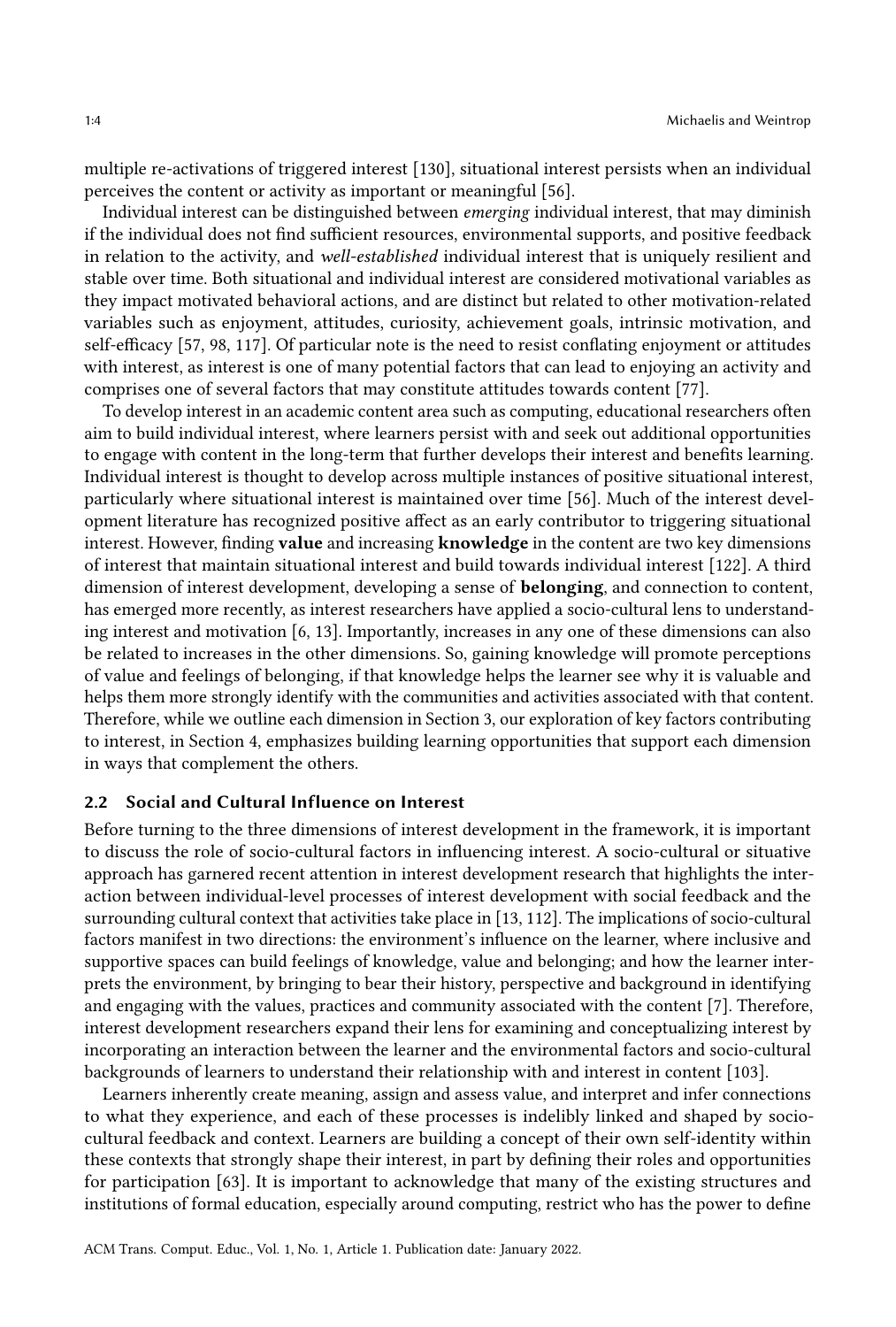and evaluate what constitutes knowledge and what is meaningful and valuable in content areas and disciplines like computing [\[41\]](#page-21-0). This leads to institutional bias against those typically excluded from computing. For example, the local and cultural context of what counts as competence in computing can influence a learner's assessment of their own knowledge and competence, and diminish and exclude learners who do not conform to competence as defined by formal institutions. In some countries, such as the United States, United Kingdom, and Sweden, women's knowledge and contributions in computing have been ignored, erased, or diminished and has had negative implications on women's interest in computing, but women participate in computing at a high rate in other countries, such as Saudi Arabia, where families and government supports for their efforts foster interest [\[3\]](#page-19-2). Similar exclusion has impacted learners around the globe who identify as Black, Indigenous, or people of color [\[136\]](#page-25-5). To break this cycle of exclusion, learners may be more likely to believe in their own competence and knowledge in an environment that embraces multiple ways of knowing and practicing computing and that gives learners the power to define how their competence is measured, than if they were in an environment that assesses knowledge through standardized testing or normative comparisons to standards. This effect also holds for feelings of value and belonging, where the discourse of participation and feedback from others in the learning environment, family, community leaders or other peers can radically shape what the learner believes is valued in the field of computing, what they see as valuable uses of computing, or whether they belong amongst those who engage in computing activity. By shaping their participation and providing external cues about value and belonging, the socio-cultural context shapes the learner's own perception of whether computing as a discipline is congruent with their values, and with their beliefs about where they belong [\[34\]](#page-21-1). It is important that as a field, computing education seeks to develop interest in computing, not through enculturation into existing rigid concepts of computing, but through expanding the norms, discourse, and practices that are recognized as computing.

Beyond the socio-cultural context shaping the learner's perspective about knowledge, value, and belonging, we can also consider how a learner's experiences across multiple spaces with multiple interests influence their interest in content [\[1,](#page-19-3) [8\]](#page-20-1). A lines-of-practice perspective considers interest as motivated behavior that results in pursuing activities that are congruent with multiple levels of an individual's existing and emerging interests, rather than a simple relationship between a learner and specified content [\[5\]](#page-19-4). This perspective on interest highlights the limitations of splitting courses and programs along subject area lines, as these rigid definitions do not readily engage the multiple lines of practice that form interest [\[144\]](#page-26-1). From this perspective, it is important to see how learners continually look to shape their learning to match their interests, perspectives, and experiences, and incongruities within their experiences can reduce feelings of value and belonging and diminish a desire to learn the content.

## <span id="page-4-0"></span>3 THE THREE DIMENSIONS OF INTEREST DEVELOPMENT

Interest development theory considers interest as a complex and multidimensional variable that can be influenced through multiple supports and environmental factors [\[45\]](#page-21-2). This complexity leads to unique manifestations of interest [\[37\]](#page-21-3) and subsequently multiple pathways for developing interest and persistence in content, such as computing, or science, technology, engineering, and math (STEM) [\[2\]](#page-19-5). Therefore, in designing for individual interest development, it is critical to take a multidimensional approach that focuses on triggering and maintaining situational interest to build knowledge, value, and belonging in relation to the content [\[129\]](#page-25-6). In this section, we focus on knowledge, value, and belonging as three major dimensions of interest that lie at the heart of the Integrated Interest Development for Computing Education Framework.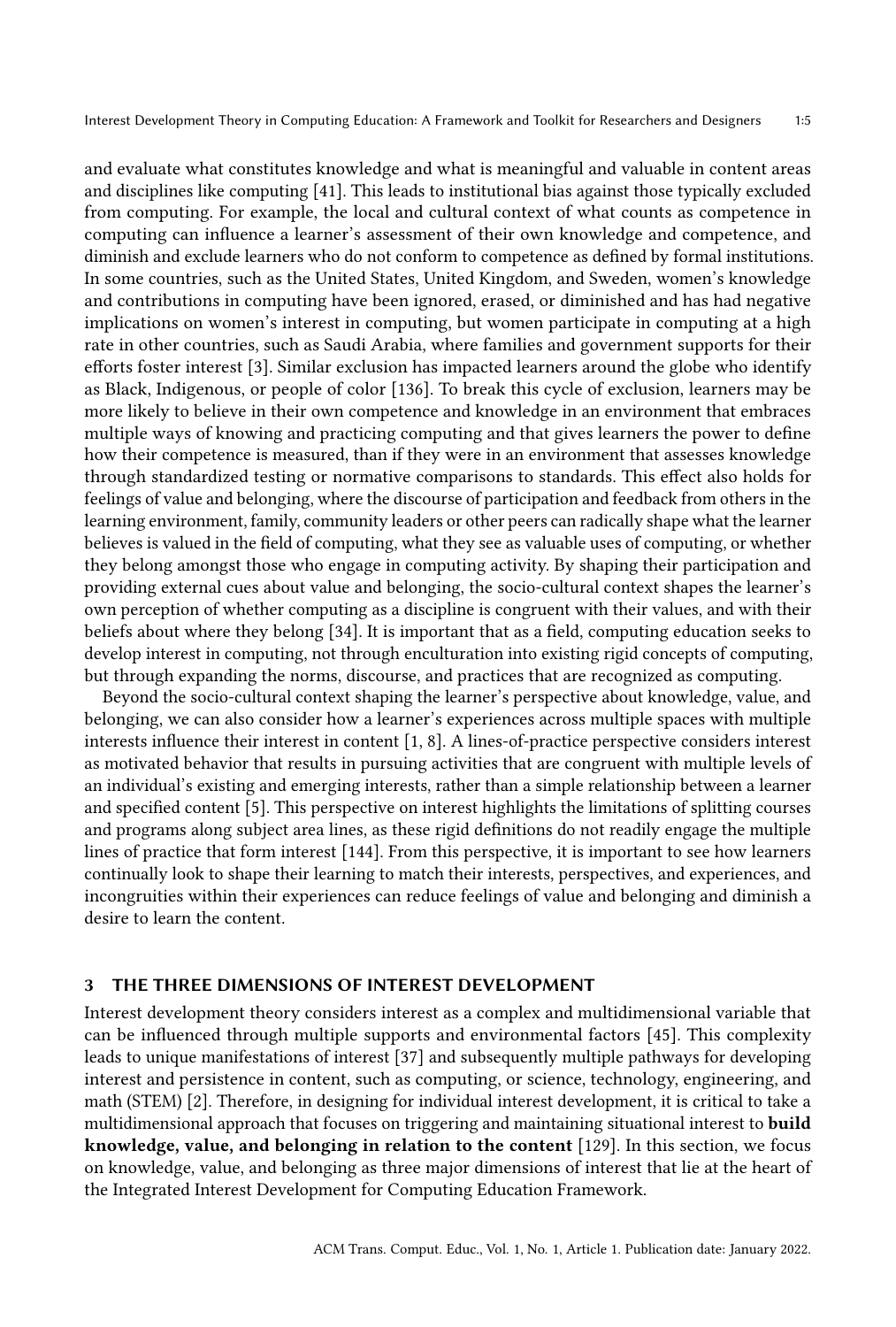## 3.1 Knowledge

Developing knowledge within a content area is thought to be reciprocally related to developing interest in that content [\[42,](#page-21-4) [122\]](#page-25-4). That is, acquiring knowledge of a content area promotes interest, through repeated experiences of situational interest, and that individual interest inspires the acquisition of more knowledge. The knowledge-deprivation hypothesis explains how acquiring knowledge activates situational interest when a learner is confronted with a problem and realizes a gap between what they know and what is needed to solve the problem [\[129\]](#page-25-6). This gap motivates us to seek information to solve the problem, and successfully acquiring the needed knowledge satisfies an innate drive to learn. These successes may encourage future engagement or seeking information when confronted with similar problems or problems with increasing complexity, and serve to build a foundation for seeking re-engagement with content.

Existing individual interest is also thought to spur seeking new knowledge, where interest as an individual factor influences activation of situational interest in an activity. Here existing interest primes learners to see the value and meaning in a related activity, and the subsequent activation of situational interest further strengthens individual interest. This effect can be true for learners with high individual interest who understand and voluntarily seek connections between their existing knowledge and new learning opportunities [\[77\]](#page-23-0). The effect can also be true for those with lower interest in the content who are given supports to see connections between their existing interests and the content or related content [\[123\]](#page-25-1). In short, an emerging or well-developed interest in content is accompanied by a desire to build knowledge of that content that drives the learner to begin their own projects, seek mentors, teach others, and enroll in elective learning opportunities in and outside of schools [\[33\]](#page-21-5).

#### 3.2 Value

The perception of value represents a second critical dimension to the development of interest [\[50\]](#page-22-4). The perception of value in relation to content is thought to build over time, and like knowledge can be reciprocally related to interest - increasing value generates interest and increasing interest generates value. It is believed that the perception of value increases interest by creating mental connections between the person's perception of themselves and the content, that in turn engages the emotional and reward-seeking systems in the brain [\[52,](#page-22-5) [58\]](#page-22-6). Much of the interest development field's understanding of promoting value for content derives from the literature on expectancyvalue, where both the value for the activity, operationalized as usefulness and importance, and the expectation that one can accomplish the activity are interrelated in determining motivated behavior [\[149,](#page-26-2) [150\]](#page-26-3). This relationship may also explain part of the relationship between increasing knowledge and value, as higher levels of knowledge positively contribute to ability beliefs and expectancy of success, and determine a learner's readiness to meaningfully engage with content [\[46\]](#page-21-6). Research from expectancy-value perspectives highlight the subjective nature of value and distinguish between intrinsic (*i.e.*, fun and enjoyable), attainment (*i.e.*, important to who they are), utility (i.e., are useful and related to their goals) and cost values (i.e, the time and effort are worth it) [\[50\]](#page-22-4). Perceptions of value are related to higher enrollment in courses, out-of-school programs and career choices, and can trigger situational interest in an activity [\[52\]](#page-22-5) and support learning and achievement [\[106\]](#page-24-5).

The subjective nature of value means that what is important is not an objective or general value of the content, but rather the individual's perception of that value in relation to themselves or the people and community they care about [\[65\]](#page-22-7). These values are also mediated in part by the learner's perceptions of the values of society, at a large scale, and others in their learning environment, at a local scale that also influences a learner's sense of belonging. In this way, the personal disposition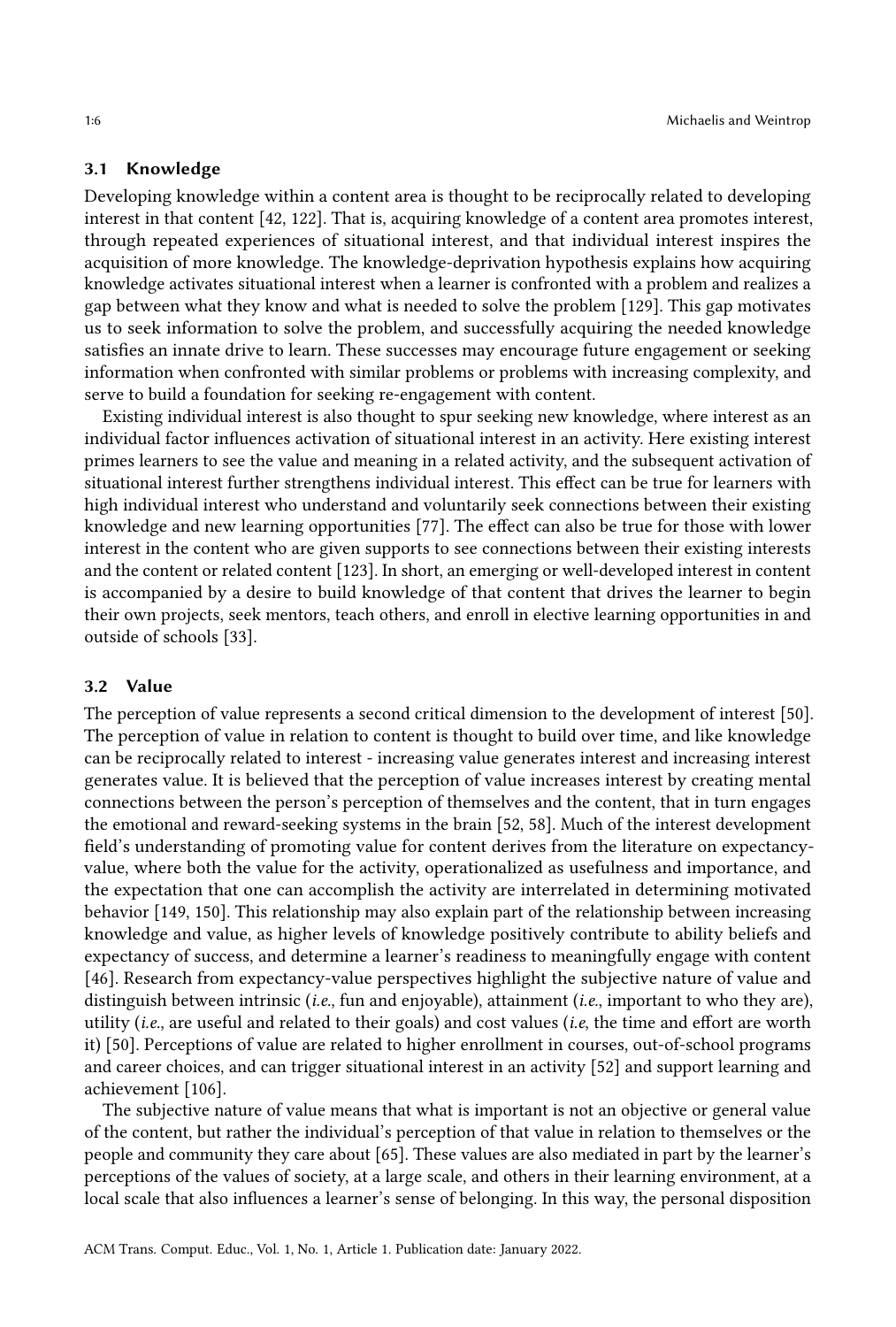of the learner interacts with the values and norms of the cultural context surrounding the learner's activity with and perceptions of the value of the content. The socio-cultural context also impacts the feedback the learner receives about their participation and how, where, and when learners are able to participate in activities of interest ( $e.g.,$  computing) that all further impact their value for the content [\[7\]](#page-19-1).

## 3.3 Belongingness

The third dimension of interest development that we incorporate into our framework is a learner's sense of belonging or connectedness with the content they are learning. This dimension is not typically included as a distinct dimension in prominent theories of interest development (e.g., the four phase model of interest development [\[123\]](#page-25-1)). However, more recent work in the field has highlighted the impact of belonging on interest and learning, as well as on developing knowledge and value [\[13\]](#page-20-0). Developing a sense of belonging, or not belonging, is thought to emerge as learners make sense and assign meaning to experiences that trigger their interest while learning [\[112\]](#page-24-3). Feeling a sense of belonging satisfies a basic human need for building relationships with others and the world around them, that motivates behavior [\[131\]](#page-25-7). This sense of belonging forms through building connections between a learner's existing experiences, background and interests and new content being learned [\[5\]](#page-19-4), by feeling connected with peers, teachers and others in relation to the content [\[112\]](#page-24-3), and through personal and social feedback about the learner's place amongst those who engage with and practice with the content [\[13,](#page-20-0) [93\]](#page-23-1). As with the reciprocal relationship between value and knowledge for interest development, a sense of belonging also builds a desire for knowledge and a perception of value that in turn support a sense of belonging. We demonstrate the bidirectional relationship between each of the three dimensions of interest development in our framework (see Figure [1\)](#page-1-0), and throughout the paper we emphasize the importance of supporting multiple dimensions of interest to amplify the effects each dimension has on the others.

## <span id="page-6-0"></span>4 KEY FACTORS INFLUENCING INTEREST IN COMPUTING EDUCATION

In the previous section, we outlined the current state of interest development literature and presented the three major dimensions of interest. We now turn to computing education specifically and present key factors that link current interest development theory to the discipline. The goal in making these links is to help researchers design and align learning opportunities with interest theory and integrate multiple interest development dimensions across learning opportunities. For each key factor, we also discuss related pedagogical and design strategies that can be used to integrate the key factor into computing education learning experiences. While each list of key factors to support interest is not exhaustive, we believe they represent a strong foundation for designing learning environments in computing that promote interest. To illustrate each key factor and strategy, we conclude each section with examples from computing education research demonstrating what this key factor may look like in practice.

In presenting these key factors, it is important to recognize the need to both trigger (catch) and maintain (hold) a learner's interest, particularly in cases where existing interest is low. Triggering interest is often the focal point of many computing education interventions, with programs designed to catch a learner's interest by introducing novel and exciting technologies (e.g., e-textiles or robots [\[74,](#page-23-2) [78\]](#page-23-3)) or by building around popular topics (e.g. video games or entertainment [\[95,](#page-24-6) [141\]](#page-26-4)). However, to sustain and develop long-term individual interest, methods of maintaining interest, through relevant and meaningful activity, are crucial [\[125\]](#page-25-8). For example, DiSalvo and Bruckman [\[36\]](#page-21-7) found that forming a computing education intervention for young men around video game testing was effective in triggering interest and attracting their attention to the program, but that the lasting impact of the program was likely due to aligning with their values for identifying, connecting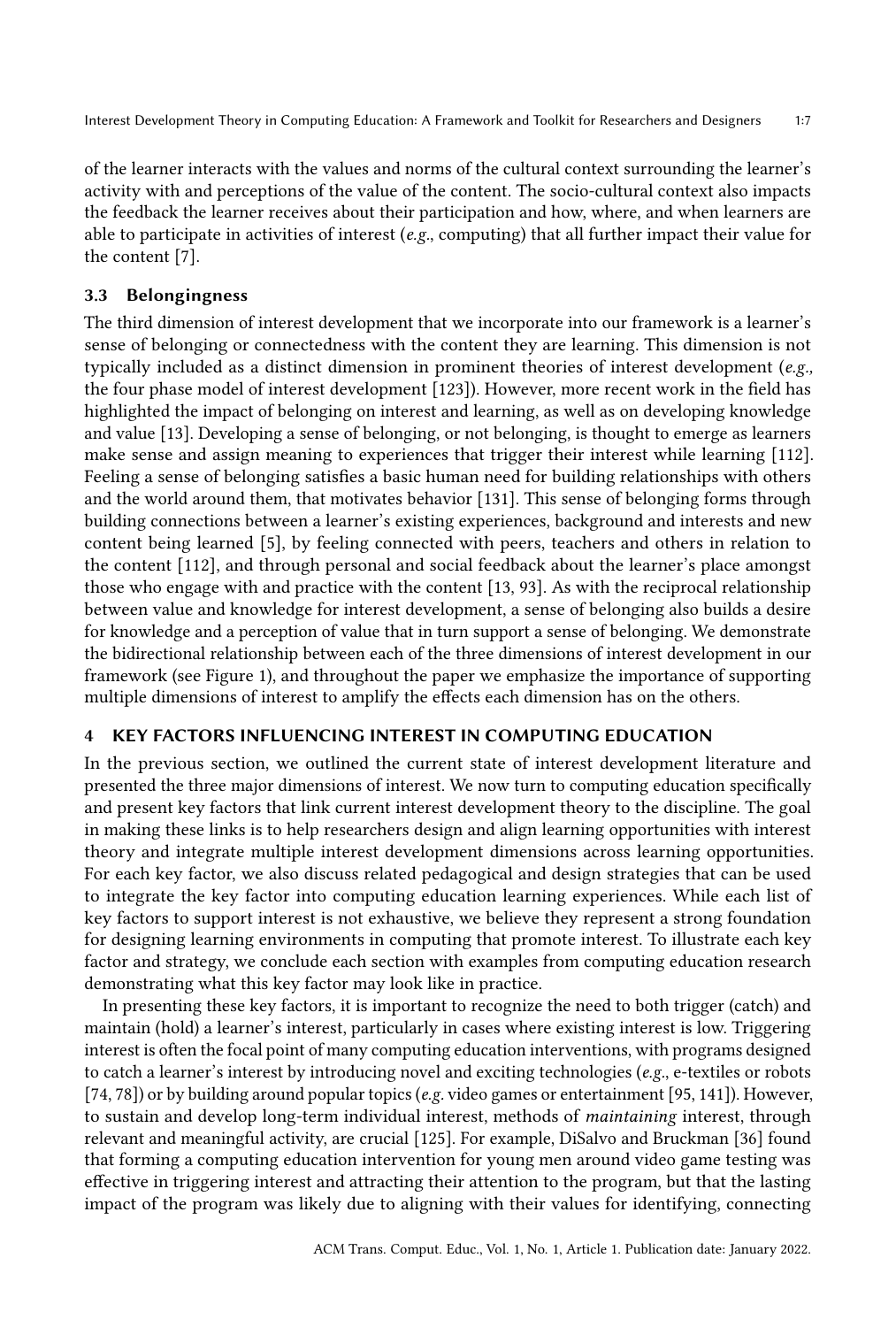with, and feeling successful in a potential computing related career that may have maintained that situational interest over time. Therefore, in our presentation of key factors of interest in computing education, we focus on means of maintaining situational interest towards developing long-term interest, organized around the three central dimensions presented above: building knowledge, finding value, and feeling belongingness (See Figure [1\)](#page-1-0).

#### 4.1 Building Knowledge for Interest

We begin by exploring how to foster interest development by implementing knowledge building or computational thinking supports in computing education. Both conceptual and skills-based approaches to learning in computing are common in computing education, as this is the primary focus of the discipline. It is rare that practitioners or researchers consider the implications of knowledge building on students' individual interest in computing, but building computational knowledge and competencies in ways that are appropriately challenging and that give learners a sense of what that knowledge is for can have a powerful impact on interest. Based on this connection, we examine the role of supporting knowledge in computing for interest in three ways: appropriately calibrated levels of challenge, personally relevant learning activities, and learning activities that represent authentic practices in computing.

4.1.1 Key Factor: Challenge. Providing learners with an appropriate level of challenge while learning in computing is a common approach in computing education. Learning environments and pedagogical approaches designed to find the right level of challenge for learners are linked to interest development research that suggests that appropriate levels of challenge in a learner's work can also help trigger and sustain their interest [\[125\]](#page-25-8). Therefore, it is crucial that instructional designers use supports, or scaffolds, that are well-calibrated to match the challenge of the task to the individual learner's existing knowledge, skill and interest in computing [\[114\]](#page-24-7). This means that supports cannot be applied universally, and computing education interventions should plan for the complexity of tasks and tools available in the learning activities to evolve over time to match the learner's ability. A low-interest and low-ability student may need to have scaffolds in place to demonstrate first steps in a computing task or how to think of the task in relation to biggerpicture problems. These learners may also benefit from a more heavily-scaffolded programming environment, such as Scratch, to engage with tasks with a limited number of skills to manage, and would also benefit from a programming language designed to clarify and infer how to structure a program or how to implement a computational technique. As a learner's interest and ability progress, the challenge should increase, where this level of scaffolding is no longer needed and may inhibit both learning and interest development [\[120\]](#page-25-2). Learners with increasing knowledge and interest should be asked to work at a higher level of complexity and challenge where the tasks become more elaborate, such as nesting one computational problem within a larger challenge, and the tools they use become more sophisticated, such as using object-oriented programming language or developing their own subsystems or functions. Therefore, a deliberate plan to introduce and fade task and tool scaffolds should be included in computing education programs, including opportunities for learners to self-scaffold and choose when to add or remove scaffolds themselves, to properly calibrate the challenge of learning activities. Knogler et al. [\[75\]](#page-23-4) demonstrated the effect of scaffolded activities by increasing the complexity of a task that required learners to continually build their understanding of a problem that resulted in repeated triggering of interest across several activities. This type of complexity of the learner's environment may be quite effective in building interest [\[49\]](#page-21-8), but careful calibration of the difficulty of the learning task is necessary, as an activity that is too challenging or not challenging enough may spark frustration or boredom that will diminish situational interest [\[125\]](#page-25-8).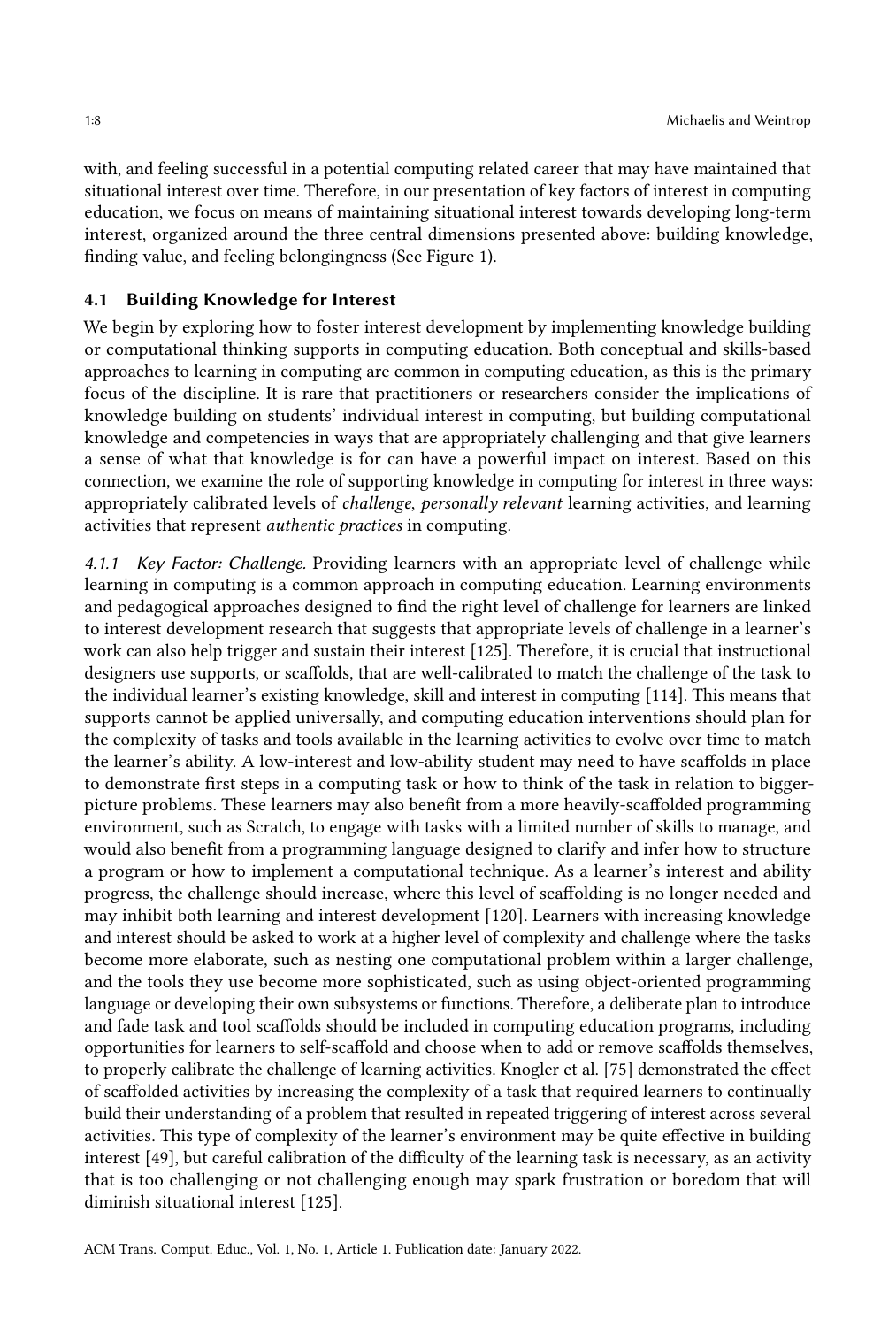Examples from Computing Education Research. A central design construct for the design of learning environments to ensure they are at an appropriate level of difficulty is scaffolding. The term scaffolding was coined as a means to describe interactions of a tutor supporting a student but has since been expanded to describe features of a learning environment designed to aid a learner with the intention of the support fading as the learner's knowledge grows [\[107,](#page-24-8) [118\]](#page-25-9) that are commonly implemented as technology-mediated learning contexts [\[67,](#page-22-8) [115\]](#page-24-9). In the context of computer science, a variety of scaffolds have been proposed and studied, ranging from pedagogical approaches to specific features of programming tasks and environments. For example, the Use- >Modify->Create instructional strategy serves as a means to introduce learners to a tool or concept by first having them use it, then asks them to modify an already working example using the tool or concept, and then finally, create their own program or project based on the idea. In this way, the instructional sequence serves as a scaffold to introduce the concept being learned [\[43,](#page-21-9) [84\]](#page-23-5). In particular, this scaffolding allows learners to grapple with the content at appropriate levels of challenge, where higher interest and ability learners can use, modify and create tools and concepts at complex levels and lower interest and ability learners can work at levels of difficulty they are more comfortable with. Providing worked examples with subgoal labels is another example of a strategy to scale the level of challenge, within a single activity, that has been found to be effective at helping novices learn to program [\[88,](#page-23-6) [97\]](#page-24-10). Worked examples with subgoal labels present problem solutions to learners that show the steps an expert follows and add labels to each step that name the specific subgoals the expert is applying, thus providing additional structure on how to break down a problem at hand [\[24\]](#page-20-2). A third example of the use of scaffolds focused specifically on learning to program can be seen with the block-based programming approach, where the environment provides a suite of supports intended to help novices have early successes when learning to program [\[11,](#page-20-3) [146\]](#page-26-5). Both worked examples and block-based programming approaches can be implemented as scaffolds, where novice and low-interest learners benefit from the supports, and these supports can be faded to increase the challenge for more expert or interested learners. For example, high-interest learners may appreciate the challenge of creating their own subgoal labels for a worked example, or benefit from translating a program written in a block-based language into a text-based language. Creating multiple adaptable layers of challenge increase the likelihood that situational interest is triggered for a variety of learners, and can maintain interest over time as challenge increases.

4.1.2 Key Factor: Relevance. Providing learning contexts in computing that are personally relevant is another critical approach to supporting knowledge building in computing. Learners benefit from instruction and practice that is tailored to match their lived experiences and draw on their prior knowledge and cultural resources. There is strong evidence that a learner's experiences at home and around their community vastly impact how they learn in informal and formal educational spaces [\[21\]](#page-20-4). Intentionally designing for learning activities to be flexible enough to align with these experiences allows learners to personally relate and identify with the content that also supports developing interest [\[113\]](#page-24-11). A culturally relevant pedagogical approach is a powerful means of creating relevant learning environments, that empowers student voices and autonomy in what counts for learning and how it is assessed, and draws connections between the learning environment, lived experiences, and community spaces, to cross-pollinate the beliefs, norms, and values of the community into learning [\[21,](#page-20-4) [79\]](#page-23-7). This culturally relevant pedagogical approach aids in learning because learners better acclimate to the environment and find their perspectives and ways of knowing valued in the learning space. This approach also aligns with interest development theory in that it embraces the need to tailor learning experiences to integrate a learner's background, allow them to leverage their prior experiences and knowledge, and enables learners to feel empowered and capable in engaging with learning tasks [\[6\]](#page-19-0). Interventions in computing education can be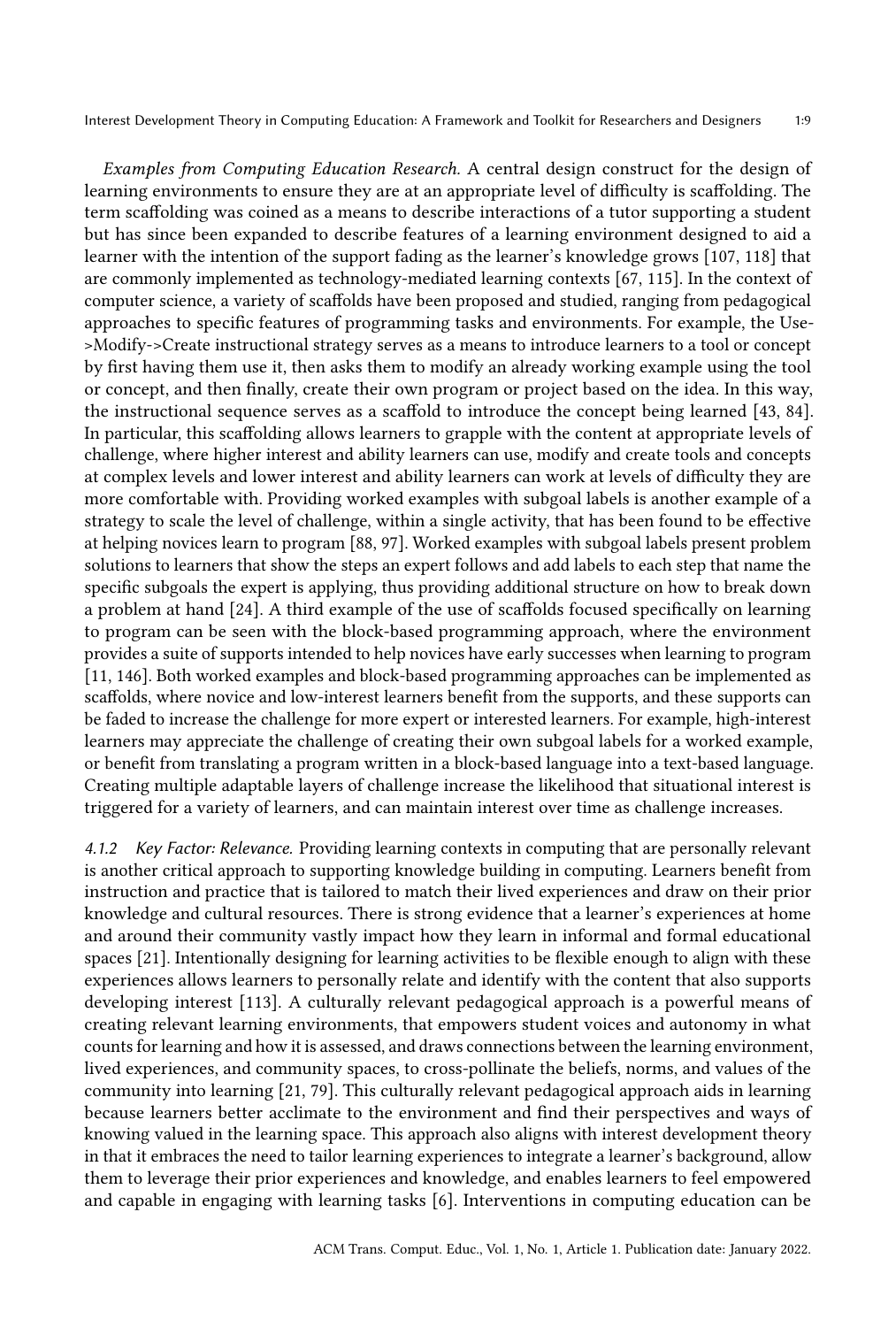designed to facilitate personally-relevant learning experiences, and a culturally relevant approach engages the whole learner by allowing them to tailor the activities to match their own interests and background.

Examples from Computing Education Research. In an effort to make computing instruction relevant and in response to the growing recognition of the importance of creating learning experiences that draw from prior knowledge and cultural resources, a number of culturally responsive computer science curricula and tools have been designed and studied. Towards this end, researchers have created culturally sustaining design tools to teach computing that celebrate and incorporate cultural arts [\[40,](#page-21-10) [70,](#page-22-9) [110\]](#page-24-12). At the same time, entire computing curricula and outreach programs have been designed explicitly around the idea of culturally responsive computing, such as Scratch Encore, which situates computing concepts by presenting multiple pathways, or strands, through each learning module that were deliberately designed to celebrate multiple cultures and traditions that may resonate with youth from a variety of backgrounds [\[44\]](#page-21-11). COMPUGIRLS is another curriculum dedicated to culturally responsive teaching, which was a program designed to attract Latina and African American girls to computing by using digital media to support girls in developing computational thinking and technosocial skills while enacting a social justice agenda [\[137\]](#page-25-10). Another example of making computing relevant to learners by drawing on interest can be seen with the EarSketch project, where learners create music tracks by programmatically combining audio samples created by real music producers [\[85\]](#page-23-8). These approaches support knowledge and competency, allow the learner to feel the content is meaningful and relevant, and give teachers in computing opportunities and tools to build quality relationships with their students and between their students [\[4\]](#page-19-6). This feeling can have a dramatic impact on maintaining situational interest and is a compliment to other interest supports for value and belongingness.

4.1.3 Key Factor: Authenticity. Finally, many computing programs have begun to embrace learning environments that reflect authentic computing practices by providing rich contextual scenarios and purpose for the knowledge and skill students are asked to develop while they are learning. Students can find what they learn to be more meaningful because they experience how computing is applied to real world tasks rather than learning out of context. That is, a programming assignment done in a vacuum is inherently only about programming skills, but when done in the context of an authentic problem, say computer vision for detecting pedestrians, learners leverage their real-world experiences and see the impact of their work [\[96\]](#page-24-13). The addition of authentic learning is in alignment with interest development research that suggests maintaining situational interest requires going beyond eye-catching or novel encounters with content, where meaning and value sustain engagement and build towards individual interest [\[49,](#page-21-8) [125\]](#page-25-8). Again, how the learning environment defines authenticity is important, and discourse and activities that support an expansive notion of what counts as computing is essential. For learners who have an emerging or well-developed interest in computing, authentic learning experiences, and feeling their work is authentic, can be crucial to connecting their own areas of curiosity and to better appreciate disciplinary knowledge as it applies to work with computing, particularly beneficial to those with emerging individual interest, and to connect to the wider world of computing as a discipline.

Examples from Computing Education Research. Two ways to incorporate authenticity into computing education contexts are through providing real problems for learners to work through and by presenting learners with authentic tools and resources to use. Problem-based learning is an instructional method that presents learners with complex problems drawn from the real world that do not have a single right answer and challenges students to identify a strategy to make progress on the problem and then engage in self-directed learning to try and solve it [\[59\]](#page-22-10). Research shows problem-based learning is an effective way to engage students in computing in both K-12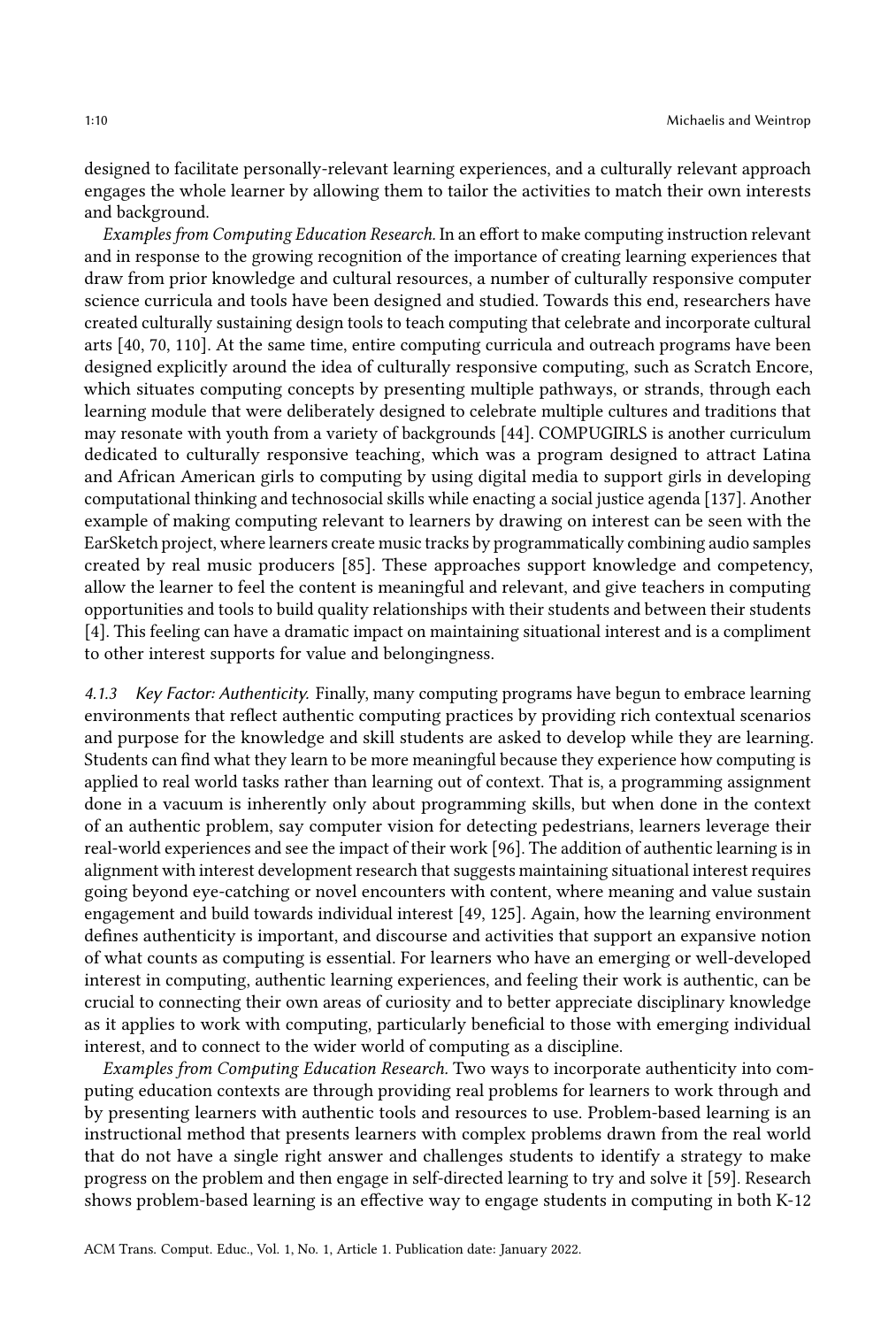classrooms [\[138\]](#page-25-11) and in higher education [\[71,](#page-22-11) [134\]](#page-25-12). One strategy for integrating authentic problembased learning scenarios is to connect students with actual clients from outside the classroom, thus, turning course assignments into real projects, with the teachers serving both as instructor and as a consultant to aid the student teams [\[128\]](#page-25-13). Problem-based learning that has students use professional tools and materials can also bolster the authenticity of the work. For example, the CORGIS project presents learners with real-world datasets as a context to employ computational practices [\[9\]](#page-20-5). This approach of using tools and technologies aligned to professional practice is in contrast to using purely instructional tools, such as block-based programming, which has been critiqued by learners due to a perceived lack of authenticity [\[148\]](#page-26-6). Enhancing authenticity supports interest, as learners gain deeper knowledge within the context of real computing practices, build a sense of their own capacity for completing real computing work, and can see how computing fits into their world.

## 4.2 Valuing Computing for Interest

We now turn to the second major dimension for developing interest in computing, finding value in the content. Interest development and motivational researchers have demonstrated that finding value in what one learns is essential for sustaining long-term interest in academic content, such as computing, but the conceptualization of value in interest and motivation literatures takes many shapes, including personal value, utility value, and task value [\[50,](#page-22-4) [106\]](#page-24-5). For the purpose of this framework, we synthesize across these perspectives to identify two key factors in supporting computing interest through perceptions of value that are: (1) personally meaningful, when learners feel that what they are doing will have a positive impact on them or their community; or (2) personally useful, where learners feel what they are learning is valuable to other, related goals. For example, learning about environmental science might be personally meaningful if the learner sees how the discipline positively impacts quality of life for their friends and family, or that societal impacts of global warming can be mitigated by knowledge about the environment. In contrast, personal usefulness is more about a means to an end, where, for example, success in a chemistry course is likely important for an aspiring medical student, so they value what they learn in that class, not necessarily for the chemistry, but what their knowledge of chemistry can do for their goals and aspirations. Clearly, values derived from personal meaning and usefulness are not necessarily mutually exclusive, but it is helpful to recognize the distinctions and attend to both when designing learning interventions in computing.

Currently, the most prominent approaches to supporting value in a content area are known as relevance or value interventions that apply either direct communication of the value of what is being learned or has students engage in activities where statements of the value are self-generated [\[50\]](#page-22-4). There is a rapidly growing body of literature around each approach, and researchers have explored many details and nuances about how and when to apply each. Both personal meaning and usefulness can be supported through direct communication or self-generation of value, which makes these versatile approaches that can be tailored to the needs and backgrounds of individual learners. In particular, there is evidence that direct communication may be better for learners with an already existing interest in the subject, and might be most useful when applied prior to the learning activities. Self-generated value statements may be better for students with lower interest and confidence in their abilities when they are directed to think of how what they are learning will have value in the near future [\[52\]](#page-22-5). In computing education contexts, supporting value through direct communication and self-generated statements is likely incorporated informally into programs, especially those that employ a mentored approach or incorporate messages about computing careers and the applicability of computing in their curriculum. Both direct communication and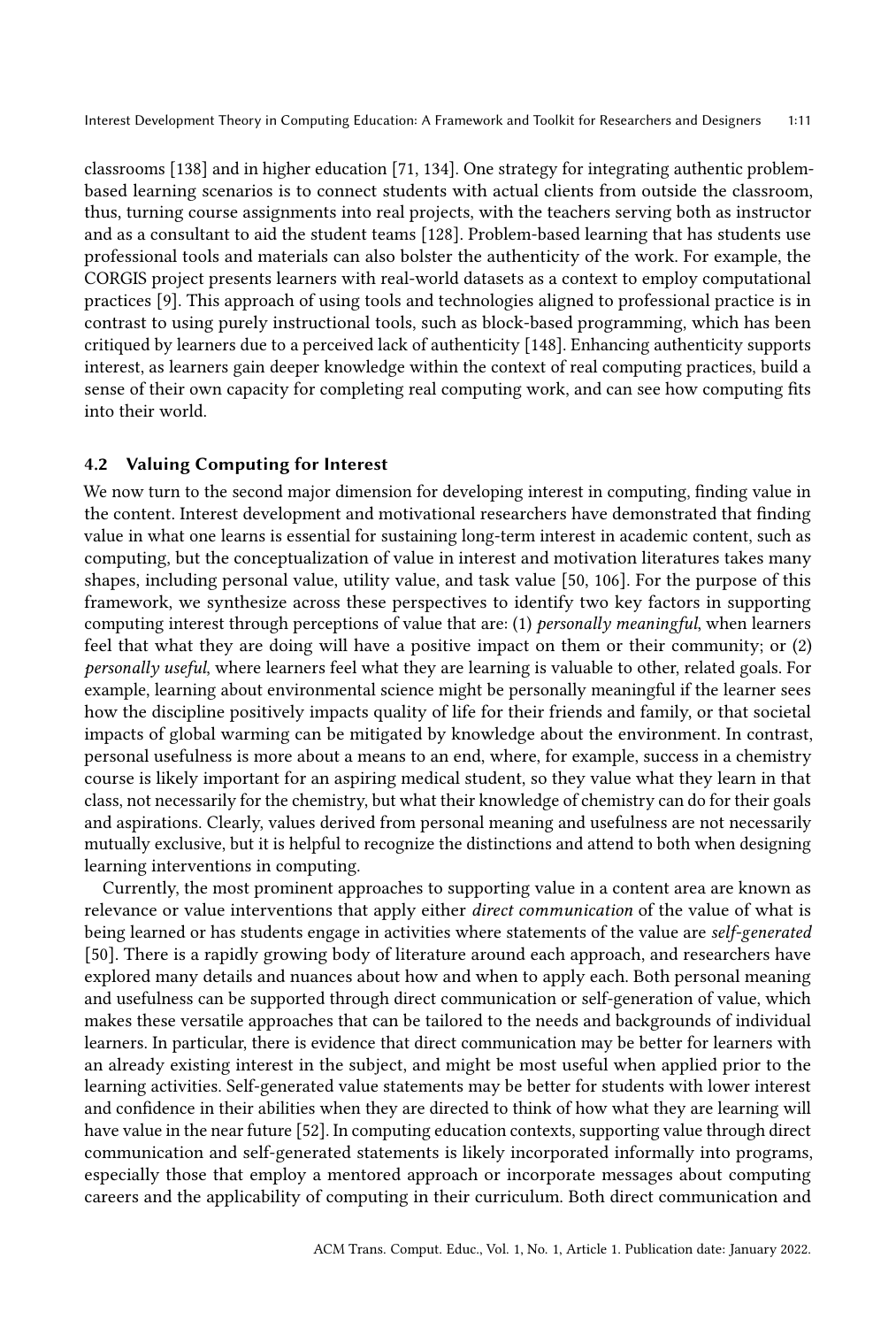self-generated value can support the feelings of usefulness and meaningfulness, our key factors for the value dimension.

4.2.1 Key Factor: Useful. When learners believe that what they are learning is useful, the activity becomes more valuable and aids in triggering and maintaining interest and in developing long-term individual interest [\[49\]](#page-21-8). However, it can be difficult for learners with little experience, misconceptions about content, or who are learning content without real world context to find the utility in activities. Usefulness or utility can take many shapes, including believing that what they are learning will directly contribute to personal goals, such as building technical skills for a career or gaining access to future learning, or indirectly, such as building communication skills for public presentations or math skills that might support other interests and careers. Given the number of ways that computing content can be useful, coupled with the potential difficulty in learners without existing interest to see that utility, it is important to help the learner draw clear connections between the content and their future goals. In practice, making this connection could occur through direct communication (e.g. with a reading or brochure [\[64\]](#page-22-12)) of how learning computing can be useful for a variety of careers, for success in high school and college courses, or for other hobbies and activities. Learners could also be asked to self-generate these connections for what they are learning to relate to their career, educational, or hobby pursuits. Promoting a sense that what they are learning is personally useful is a key factor in building value for computing that requires alignment with existing perspectives, experiences, and goals. To aid in this alignment, computing education programs might benefit from incorporating this messaging into existing mentoring opportunities, by training mentors to focus on the usefulness of computing in and out of traditional computing disciplines as they relate to each learner's background.

Examples from Computing Education Research. Given the growing role of technology and computing in the world, there are a number of computing education interventions that frame the subject as one that is useful to learn. For example, Clegg and colleagues have pursued a line of research seeking to help collegiate athletes better understand computing and data science by grounding instruction in the data collected about the athlete's own performance [\[29\]](#page-20-6). This work portrays the utility of the skills and concepts being taught as it relates to a central aspect of the athletes' lives - that of improving their athletic performance. For targeted groups, such as athletes, this type of value support may be most effective through direct communication, as it is likely connecting the value of computing to an existing interest, (e.g., athletic performance) that will resonate with the learners. A second example of computing intervention focused on building interest around utility can be seen in the work on Conversational Programming and efforts to create purpose-first programming [\[31\]](#page-21-12). The central insight with this work is that end-users care more about what a program does than how it does it, as such, instruction can foreground the abilities and utility of coding concepts and patterns to improve interest rather than focusing on technical details. In a pilot study of a purpose-first programming intervention, researchers found the approach motivating for learners as it "engenders a feeling of success and aligns with these learners' goals" [\[32,](#page-21-13) p. 1]. This approach is similar to self-generated value interventions, in that the learner creates their own vision for the utility of the work, so that the activities align with their goals. In both examples, researchers have leveraged the feeling that the activities are personally useful to promote value for learning computing that has positively influenced interest and motivation in computing.

4.2.2 Key Factor: Meaningful. Finding that activities and learning of content are personally meaningful also promotes value that enhances situational interest and builds individual interest in the content. Activities might be perceived as personally meaningful when they align with the learner's own values and beliefs or benefit the friends, family, and community that the learner cares about. Work on career choice has demonstrated this importance of alignment with personal values and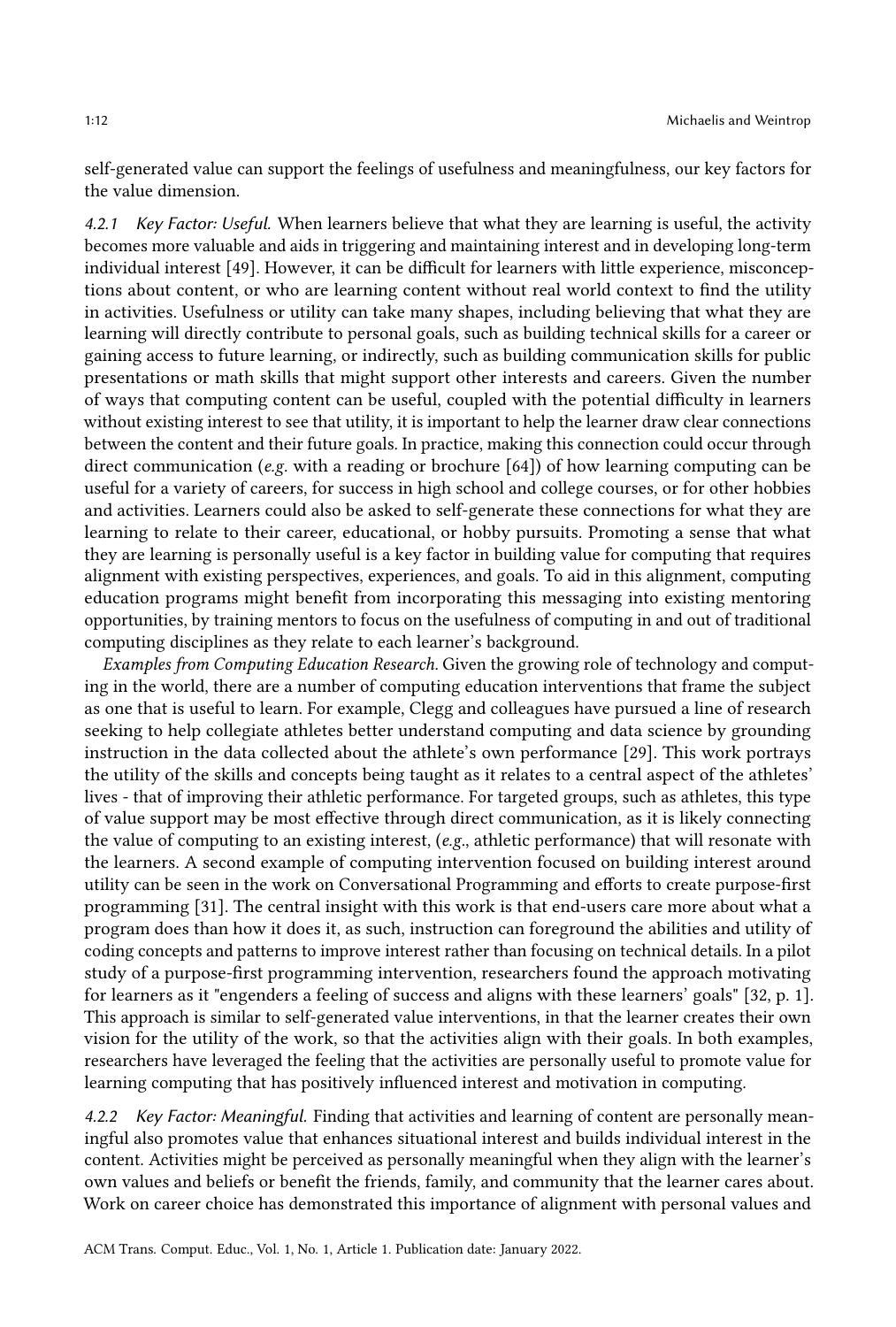beliefs in that these alignments bridge the gap between personal identities and motivated behavior, where participating in these activities is meaningful partly because they allow the learner to enact and validate their self-perceptions about their identity [\[39\]](#page-21-14). For example, learners might have a self-identity that incorporates a love of nature, helping others, or fashion, and will find activities that relate to these aspects of their identities to be personally meaningful. Activities can also be meaningful if they are perceived as beneficial to others that the learner cares about such as family or their community because supporting communal goals is related to personal roles and strengthening connections within these groups [\[113\]](#page-24-11). That is, when one has a social connection with others, contributing to their success or well-being is personally meaningful. Studies that have highlighted the communal benefit of STEM content, stereotypically seen as unrelated to communal benefits, while learning can enhance a sense of value for that content [\[20\]](#page-20-7). The importance of personally meaningful work in promoting value implies that computing education programs might adopt interventions that take a communal value approach or help build connections to personal values and identities to combat the stereotypes that might preclude learners from finding computing valuable. These interventions may be designed as self-generated value activities that ask learners to reflect on their own beliefs about how what they are learning can impact their community or align with their values, and can even be effective by simply asking learners to reflect on their own values without making an explicit connection to the subject [\[50\]](#page-22-4). Combining self-generated values with other means of direct communication of how activities are meaningful can enhance the overall effect of the intervention approach [\[52,](#page-22-5) [65\]](#page-22-7), where deliberately building in several opportunities to reflect on personal meaning throughout computing educational activities may continue to benefit the development of value and interest for computing. Highlighting personal meaning can be supported through written activity, but also through mentor and teacher conversations, activities designed to give students opportunities to work towards/on projects that are meaningful to them, or structured activities where peer reviews of computing projects include a section for learners to explain why they find the work important to them.

Examples from Computing Education Research. The idea of making learning experiences personally meaningful to the learner has a long history in computing education and is a foundational idea in Constructionist learning [\[105\]](#page-24-14). This principle can be seen enacted across a variety of computing education research projects where learners are given agency to shape the projects they pursue. For example, empowering kids to create computational artifacts about topics they are passionate about was a central design goal of the Scratch programming environment [\[126\]](#page-25-14). Here learners apply computing to personally meaningful topics to provide an experience of computing that is consistent with their values and identity that might build value for computing. Other programming environments, such as Pencil Code, make it easy to embed images, animated gifs, audio, and video from the Internet into programming projects as a means to help learners personalize their programs and make them more personally meaningful [\[147\]](#page-26-7). This type of personalizing allows learners to bring their personalities and identities to bear in their work in computing that builds alignment between the work and their identity. Blikstein's work showed youths how technology and computing can serve as an emancipatory medium that impacts their communities, be it projects that blend music and religion or energy-saving devices that can help people in their neighborhoods [\[17\]](#page-20-8), and Holbert's Bots for Tots project had youth build computationally enhanced "dream toys" for younger children, where learners felt building for others was meaningful. [\[61\]](#page-22-13). In both of these examples, learners build value from feeling the work is personally meaningful through the support and impact it has on others that they care about. In sum, computing education has demonstrated a capacity for presenting computing as a personally meaningful activity to a broad range of learners by connecting computing to their existing values and identities, but in line with our review of supporting value, learners need opportunities and supports to make these connections. Supporting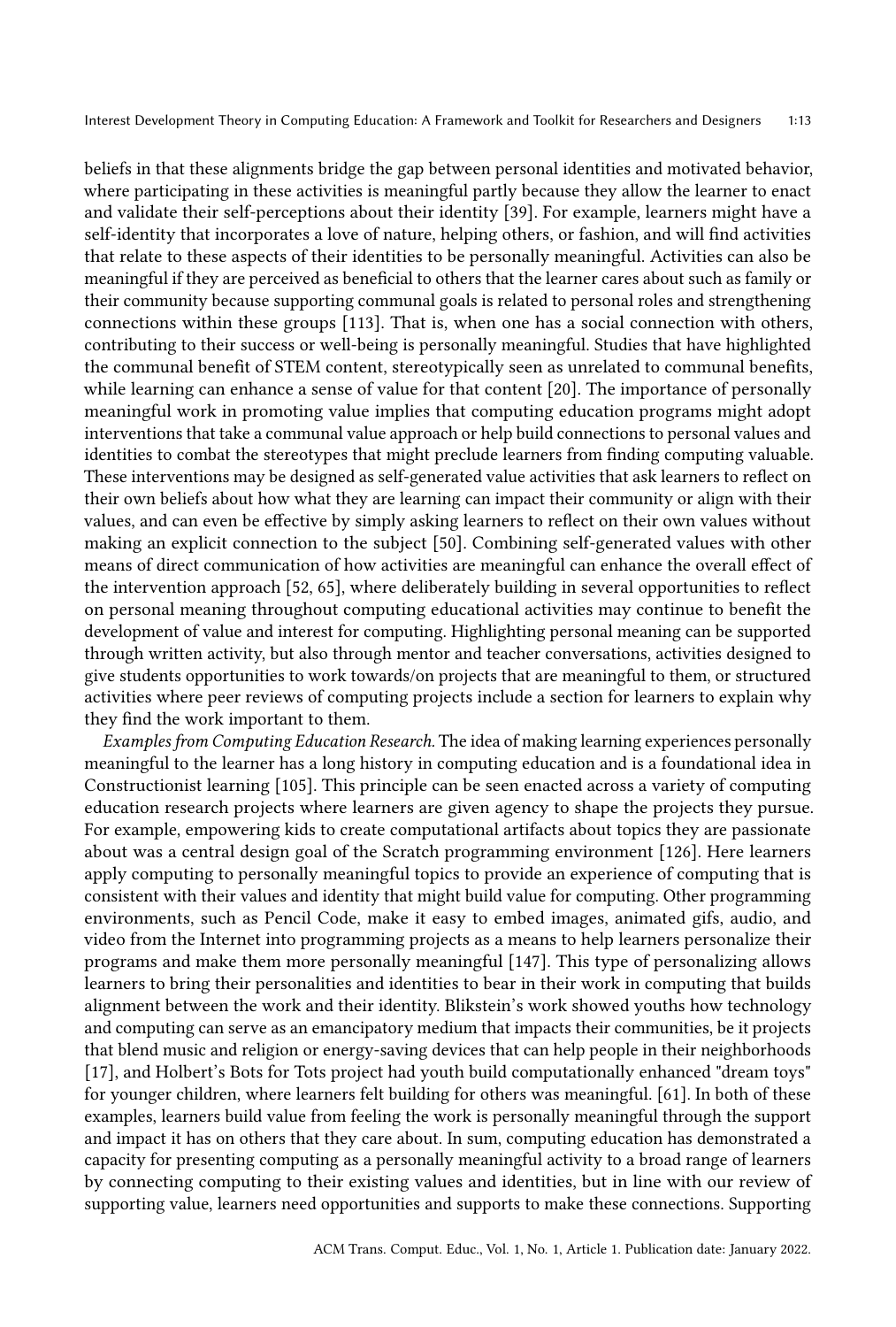value through meaningful activities also provides a strong foundation for enhancing a sense of belonging in computing as connecting learning to things the learner cares about and feels connected to strengthens their relationship with that activity.

## 4.3 Belongingness in Computing

Our third set of key factors for supporting the development of interest in computing is related to helping learners feel belonging and relatedness within computing and computer science as a subject and as a community. Considering belongingness introduces an inherent social factor to how interest is developed, where an individual's own perceptions of their identity and abilities, and their perceptions about how others see them is considered in relation to their understanding of how one participates in an activity [\[13\]](#page-20-0). Importantly, this shifts the conversation from thinking about the subject as a set of skills, competencies, and activities, to also thinking about who it is that practices that subject and what it means to be a part of that community. Several factors affect a learner's sense of belongingness including feeling that people similar to them participate in the discipline, that others recognize and affirm their belonging, that they are capable of engaging in tasks that are authentic and important to the community, and that they have a say in what counts as authentic work in that domain. In computing, persistent stereotypes about what computing and computer science are like and who practices them remain significant obstacles to feelings of belonging. To counter the issues with these computing stereotypes, we consider two main approaches to supporting belonging: expanding notions of what computing is and expanding notions about who can and should participate in computing.

4.3.1 Key Factor: What Computing Is. To expand notions of what computing is, researchers propose expanding what learners believe is the scope and purpose of computing and to what endpoint it may lead [\[143\]](#page-26-8). Learners can struggle to see computing and computer science beyond stereotypical notions of software engineering or programming, so presenting a broader vision of what CS is and how it can be used can help increase interest. By demonstrating and promoting computing as a broad discipline that encompasses games, arts, social interaction, and community engagement, we allow learners to feel that their personal interests can align with computing. Helping learners to connect their interests and identities to skills and practices in a discipline aligns with interest development literature on promoting belonging and relatedness in an academic discipline. When the learner can perceive a connection to the activities, particularly between their existing skills and interests and new activities, it can have a strong effect on triggering and maintaining interest that can lead to long-term individual interest [\[112\]](#page-24-3). Interest research suggests that learning environments can intentionally build pathways to connect a learner's background to the practices of a discipline [\[112\]](#page-24-3), or can allow learners to tailor activities to connect to their interests and skills [\[6\]](#page-19-0). Learners who are given the power to shape the narrative about how and when to apply what they learn can make meaningful connections between content and themselves and their communities [\[16\]](#page-20-9). In computing, there are many opportunities to connect and tailor learning to meet learner needs that will help learners expand their notion of what computing is in ways that are congruent with their self-concept and identity. In computing education, learning environments can offer a multitude of activities, tasks, and ways of expressing competence in computing, provide opportunities to radically tailor activities to better match a learner's identity and existing competence, and create inclusive learning environments that limit the presence of stereotypical images and tools.

Examples from Computing Education Research. There are a growing number of curricula, tools, and learning experiences being introduced that present a vision of computer science beyond the programming-centric discipline it is often perceived as. One approach to broaden what learners believe computing is for is to focus on learner-driven exploration of computing. For example,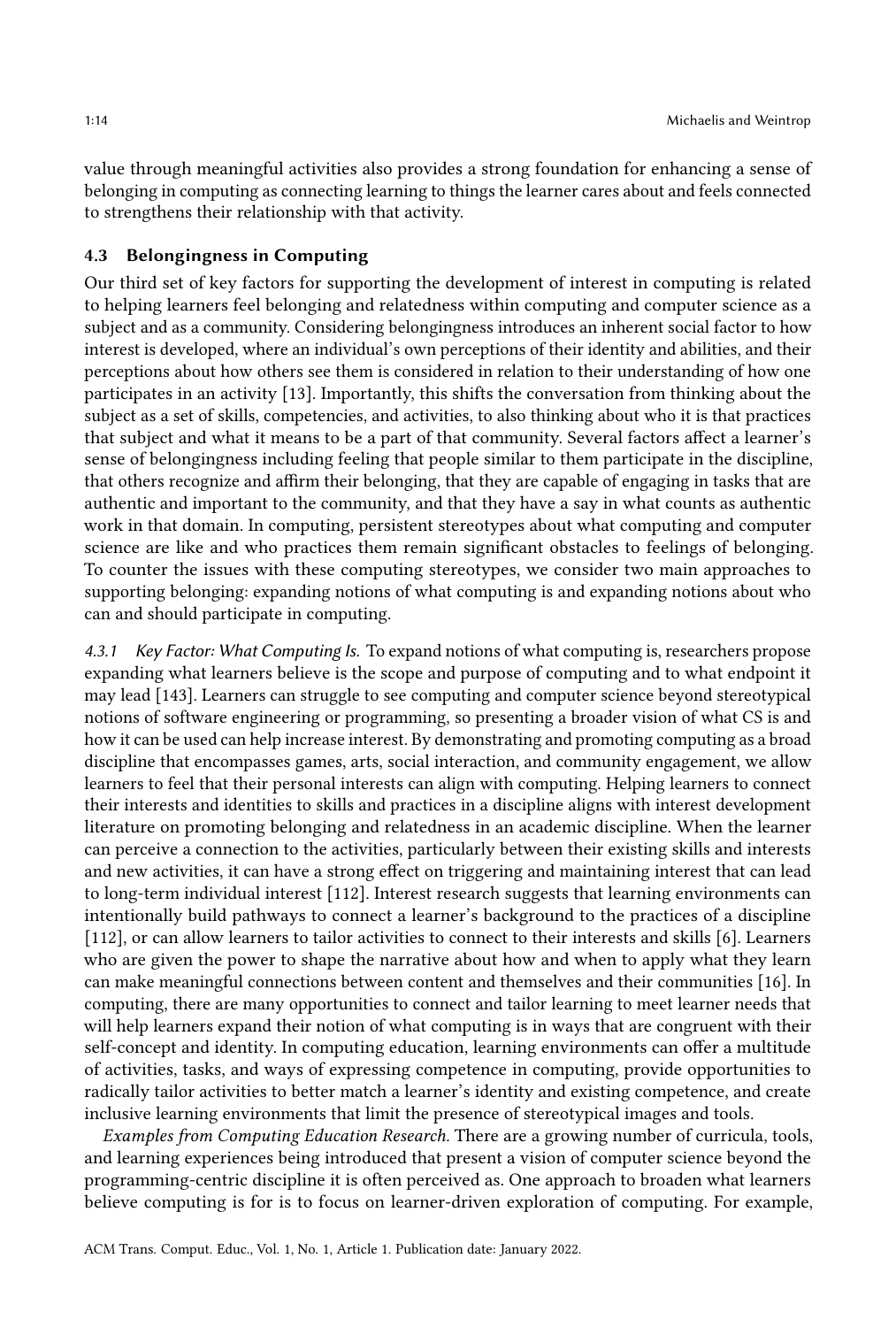the Exploring Computer Science (ECS) curriculum is designed around the notion of "computing with a purpose" and emphasizes creativity and opportunities for learner-driven exploration and problem-solving [\[109,](#page-24-15) [133\]](#page-25-15). Further, in constructing the curriculum, programming serves as only 1 of 6 modules, alongside topics like problem-solving, robotics, human-computer interaction, and data analysis. In developing the pedagogy to accompany the ECS curriculum, the creators of the curriculum, with help from teachers, identify demystifying computing and addressing social impacts of computing as central practices [\[132\]](#page-25-16). Beyond formal curricula, the emergence of computing learning initiatives and environments focused around activities such as playing or designing video games [\[10,](#page-20-10) [152\]](#page-26-9), making and digital fabrication [\[127\]](#page-25-17), robotics [\[14,](#page-20-11) [30\]](#page-21-15), arts and crafting [\[62,](#page-22-14) [70\]](#page-22-9), storytelling [\[73\]](#page-23-9), digital media [\[69,](#page-22-15) [108,](#page-24-16) [111\]](#page-24-17), and social change [\[51,](#page-22-16) [142\]](#page-26-10) all collectively serve in an effort to help learners understand the broader scope of what constitutes the field of computer science. In effect, broadening the perception of what computing is, allows more learners to connect to computing and feel a sense of belonging in computing by acknowledging more forms of authentic participation in computing.

4.3.2 Key Factor: Who Does Computing. Expanding notions of who participates in computing, often by combating stereotypes, has long been a goal of computing education, particularly when focusing on broadening participation in the field. This is in response to the finding that many learners, especially racial minorities and women do not feel they belong in computing [\[23,](#page-20-12) [81,](#page-23-10) [86,](#page-23-11) [87\]](#page-23-12). Learners intuitively assess their level of belonging by comparing themselves to others, including their perceptions of school culture and how they fit within that culture, and their perceptions of what people who are good at an academic subject are like and how they fit that profile [\[60,](#page-22-17) [102\]](#page-24-18). The interest development literature recognizes the crucial role in feeling belonging or relatedness to develop interest in a subject area [\[60\]](#page-22-17). Motivational research has articulated how identifying as someone who can and does participate in an activity or community derives from a basic human need to relate to others we interact with, and is dependant on social and contextual influences and markers in an environment [\[34,](#page-21-1) [131\]](#page-25-7). Persistent stereotypes about computer scientists limit opportunities for learners to feel they belong in computing, including misperceptions in some regions that computing requires exceptional innate abilities or is a male-oriented field is socially limiting [\[26,](#page-20-13) [135\]](#page-25-18). The misperception that computing is for those with a special innate ability may even incidentally be perpetuated when role models are portrayed as superstars whose abilities may seem unobtainable [\[83\]](#page-23-13). Further, interactions with individuals or environments that reinforce stereotypes of computing, including that computer scientists are white, male, and interested in video games and programming, can negatively impact interest and a sense of belonging [\[25,](#page-20-14) [27\]](#page-20-15). Computing education environments need to intentionally demonstrate the wide breadth of people, cultures, skills, and backgrounds that represent computing, represent the contributions and participation of groups historically excluded from computing, and role models can provide feedback and meaningful interaction with learners challenge traditional views and help learners to feel that they do in fact belong in computing as a practice [\[47\]](#page-21-16). This approach also connects deeply with building value for computing in that it helps learners feel that computing practices are meaningful to them and those they care about.

Examples from Computing Education Research. A central strategy for shifting perceptions of who does computing is the use of mentors [\[12,](#page-20-16) [116\]](#page-24-19). Research from outside of computing has shown mentorship to be valuable in both professional [\[66\]](#page-22-18) and educational contexts [\[151\]](#page-26-11). In computing contexts, the use of mentors has been found to be important for shifting views of who does computing [\[19,](#page-20-17) [22,](#page-20-18) [38,](#page-21-17) [68,](#page-22-19) [111\]](#page-24-17). To reduce stereotypes and misperceptions about who belongs in computing, it is especially important to intentionally include mentors and facilitators from a diverse set of backgrounds [\[76\]](#page-23-14), utilize exemplary work and sample applications that emphasize a range of different skills and attributes in computing [\[54\]](#page-22-20), demonstrate how computing competence is built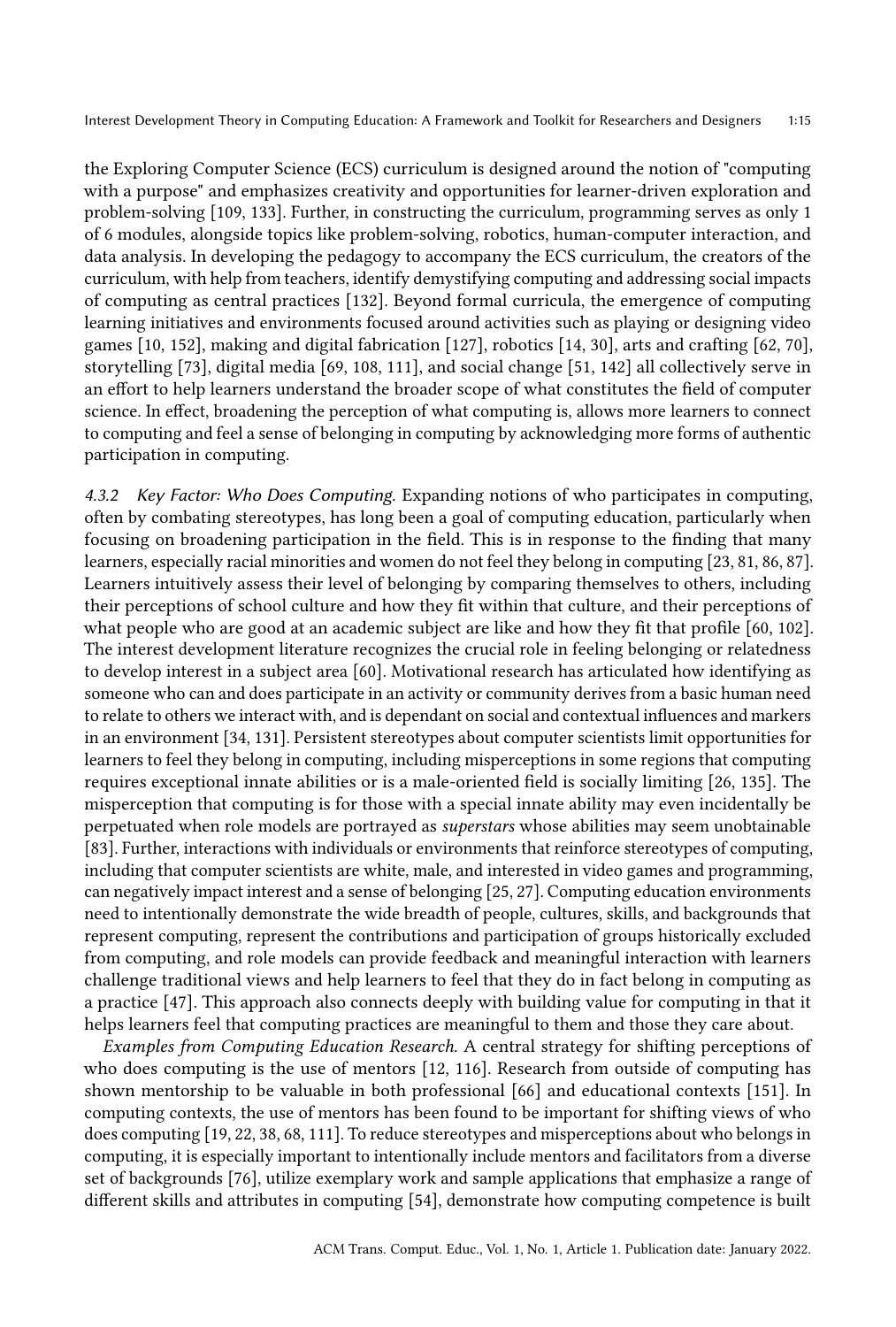over time, and provide opportunities to form cohorts or groups that build a sense of community around computing [\[140\]](#page-26-12). Along with recruiting mentors from industry, research has also found that near-peer mentors, that is mentors only a few years older, have been effective at helping shift learners' ideas about who belongs in computing [\[28\]](#page-20-19). Lee et al. [\[80\]](#page-23-15) include a mentor and guest speaker component of their computing education program that can provide many opportunities for those speakers to provide testimonials about the value of the work, and its impact on their communities. Along with mentorships, efforts to directly confront and combat stereotypes about the field of computing, specifically strong gendered stereotypes held in some areas such as the United States, United Kingdom, and Sweden [\[3\]](#page-19-2), help increase interest in students historically excluded from computing in those regions [\[90\]](#page-23-16). These examples highlight ways in which computing education can expand the notion of who does computing and what a computer scientist is like, and by recognizing many backgrounds and identities as legitimate participants in computing, we facilitate a sense of belonging for a greater number of learners.

## 5 MEASURING INTEREST AS AN OUTCOME

Research examining computing education programs and initiatives has built a theoretical and practical understanding of designing and implementing learning experiences in computing, and these programs often consider learner outcomes such as interest. However, when measuring interest, computing education research often fails to account for or draw on established theory in interest development or include sufficiently robust measures, which inhibits the ability to accurately interpret the true efficacy of interventions. For example, interest in computing is typically measured using a survey developed for individual studies, rather than a validated scale, often use a single survey item such as "I am interested in learning about programming," and rarely utilize multiple methods of estimating interest in computing (see for example [\[35,](#page-21-18) [48,](#page-21-19) [101,](#page-24-20) [104\]](#page-24-21)). These measurement approaches do not sufficiently capture the complexity of interest development and can be improved with better alignment with theory, development of standardized and validated instruments, and through triangulation with other measures including observational, behavioral and interview techniques [\[89,](#page-23-17) [125\]](#page-25-8).

## 5.1 Developing Self-Report Measures of Interest

The most common method for measuring interest is the use of a self-report measure, using either a survey instrument or an interview. A valid and reliable self-report measure, whether as a survey or interview, asks individuals to respond to questions designed to reveal varying levels of interest, and should be closely tied to a theoretical perspective on interest and utilize multiple items that capture the multiple facets of interest to improve reliability and validity. Surveys and interviews can be used in conjunction as multiple measures of interest to further increase the reliability and validity of estimating interest [\[93\]](#page-23-1), but this approach appears to be rarely done in computing education. Here we discuss the use and selection of self-report survey measures of interest, and recommend interest scales developed for other content areas as a starting point for development of a reliable and valid computing interest survey. We then describe methods of utilizing semi-structured interviews as a self-report to capture a richer understanding of one's interest while maintaining close ties to interest theory.

In developing a self-report survey measure of interest in computing, it is important to distinguish between individual and situational interest as the intended construct. Typically, measures of interest are intended as measures of stable, long-term individual interest, but it is important to make this distinction both in practice, while creating or implementing the measure, and in reporting on the development and use of the measure. Measures of situational interest may also be of value in examining the development of interest in computing, but should be measured as a unique variable.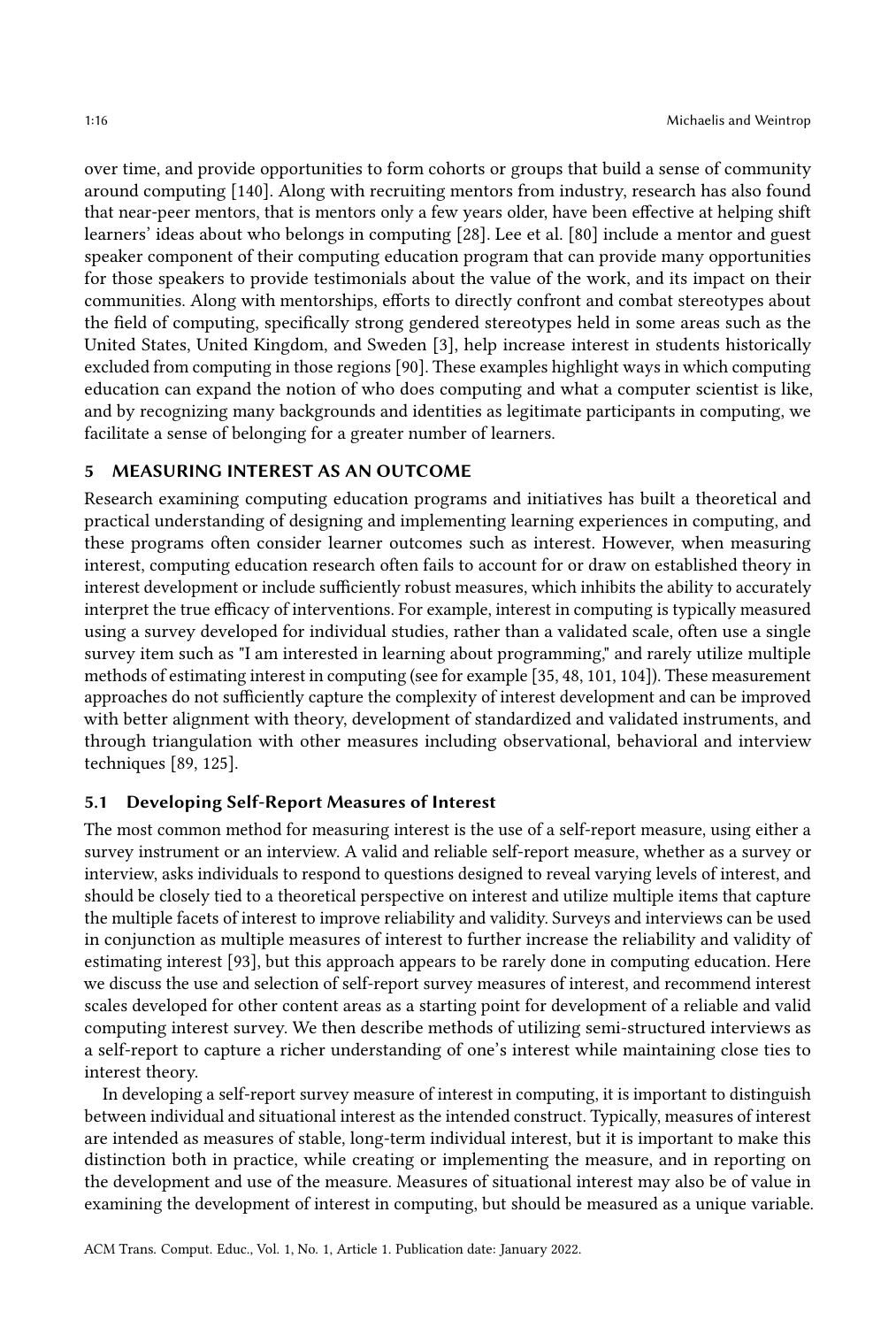It is also important to match the measures of interest used with the study design, where the length and depth of the computing experience, as well as the timing of the measure, will impact the utility of measuring individual or situational interest.

While individual interest is often what researchers would like to impact, and measure, as an outcome of a computing experience, it is a relatively stable variable that can be difficult to significantly influence, particularly with short or infrequent interventions. Therefore, in short-term studies, individual interest may be best limited to measuring it as a covariate that can be used to control for differences in individual interest when estimating the effects of the intervention on other outcome variables such as engagement or learning. It is more feasible to measure differences between prestudy and post-study individual interest in longer-term or high-frequency interventions such as camps, multi-week informal programs, or courses.

In contrast, situational interest can vary greatly depending on environmental factors and personal dispositions [\[49\]](#page-21-8). As such, comparisons of situational interest should be used carefully, and influential factors such as differences in how learners engage with content, who is leading activities, or what other related topics are included in the activity should all be considered. As situational interest, particularly maintained situational interest, is considered to lead to individual interest, researchers in computing education may utilize measures of situational interest during short-term studies as indicators that the learning experience may be fruitful towards increasing individual interest over the long term, but caution should be used in how strongly this inference is made (See for example [\[91\]](#page-23-18)). Measuring changes and fluctuations of situational interest over time may also illustrate the process of interest development and how learners experience a computing education program. Here, multiple measures of situational interest at different time points, utilizing an experience sampling method [\[53\]](#page-22-21), may be useful for examining these processes [\[82\]](#page-23-19) and to examine how interest development relates to other features of the learning environment [\[15\]](#page-20-20). Making these clear distinctions between situational and individual interest in computing education research and matching the measures to the study design are critical components of moving the field forward in evaluating the impact of computing programs on interest. It is also important to improve the reliability and validity of the measures used and to design those measures to be operationalized from interest development theory.

To our knowledge, there is not yet an interest development scale developed and tested specifically for measuring computing or computer science interest. Some studies have included their own measures of interest in computing [\[48,](#page-21-19) [101,](#page-24-20) [104\]](#page-24-21), but these measures can be improved with better alignment with interest development theory and through rigorous testing for reliability and validity. In particular, when using a measure of interest developed specifically for a study, we recommend that researchers include the theoretical background of interest development that was used to create their measures in written reports of research using those measures. This gives the reader proper background on how interest is conceptualized in the study and how the researchers operationalized the construct of interest to better interpret research findings. We also recommend that interest be measured with multiple items, ideally three or more, so that internal reliability of the measurement can be assessed and that multiple facets of interest can be reflected in the items. For example, a researcher might include items that ask learners to report on their level of voluntary re-engagement with computing, their value for computing, and their feelings of belonging in computing. This multifaceted approach will allow researchers to capture a more robust conceptualization of interest.

While some researchers may prefer to develop their own interest measures tailored to the goals of their research, there are several interest development scales that have been developed for other STEM areas that can be consulted and modified for use in computing. The Four-Phase Interest Development Scale (FIDS) was originally developed to measure individual interest in a high-school engineering context, and has demonstrated robustness to modification for other content areas such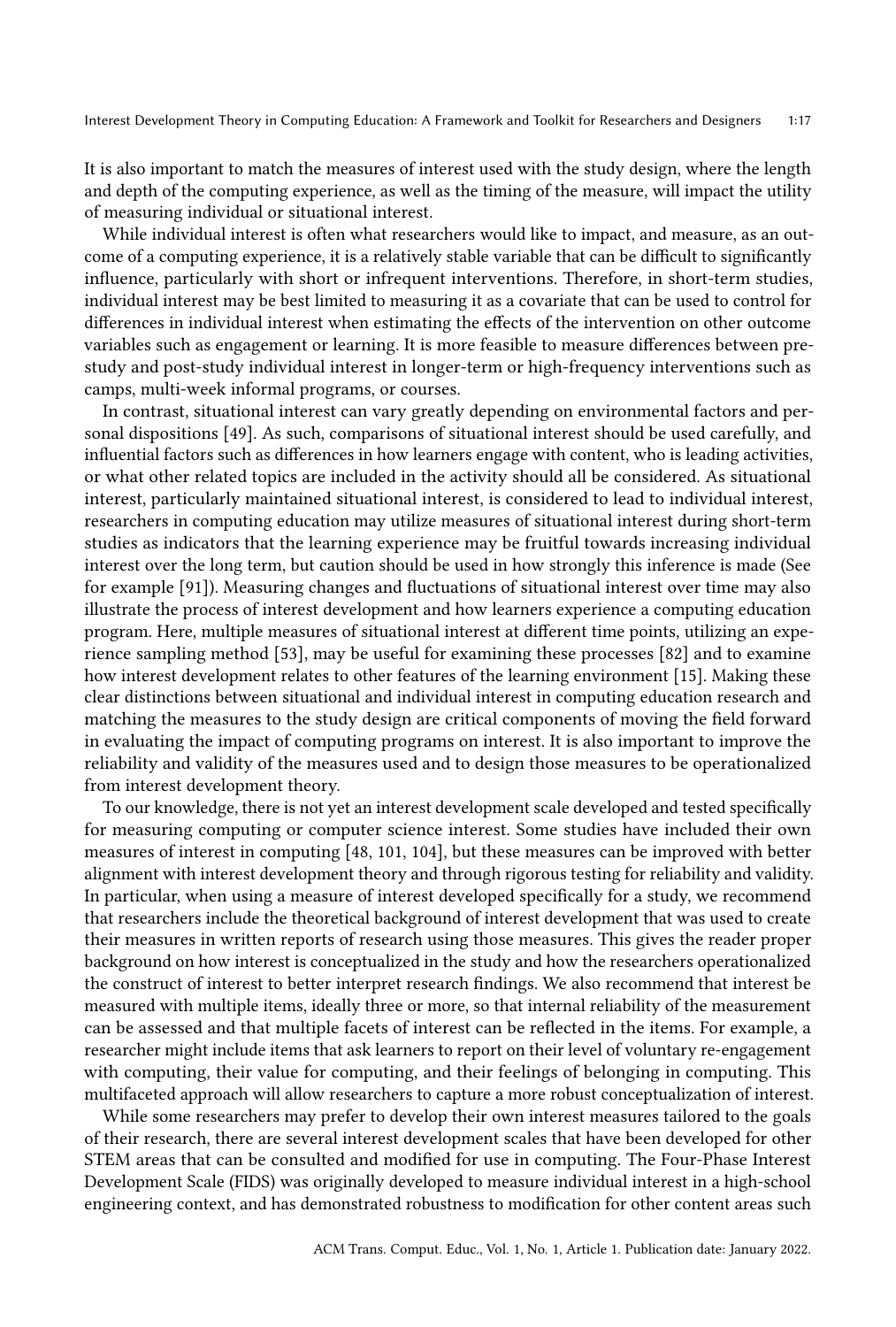as reading and chemistry and educational levels including middle-school and undergraduate [\[92,](#page-23-20) [94\]](#page-24-22). This scale was developed through multiple rounds of testing and in close alignment with interest development literature. For individual interest, we also recommend the use and modification of the Interest Development Survey (IDS) [\[18\]](#page-20-21). The IDS scale includes 20 items that load onto five factors related to interest development and was created to be flexibly applied to a number of contexts and content areas. The multiple factors and wide range of items of the IDS make it a great candidate scale to examine how different facets of interest development manifest from a computing educational program. To measure situational interest, a scale developed by Knogler et al. [\[75\]](#page-23-4) is able to capture catch (or triggered) and hold (or maintained) situational interest as two distinct factors, and can be useful for computing education researchers who would like to examine situational interest at this grain size. Each of these scales represent useful tools for the computing education research community to implement and modify for their work, but the field would greatly benefit from robust evaluation of reliability and validity of a survey developed specifically for computing interest, and we would welcome the development of such a tool for the computing education community.

The same level of rigor in developing and utilizing a survey method of measuring interest should also be applied when designing interviews to estimate computing interest. Like a survey, interviews should operationalize interest theory in a clear and direct way, where researchers can tie each interview item back to interest theory and describe those connections in their written reports of the study. However, an interview method for examining interest will also require interviewers who are familiar enough with interest development theory to adequately craft follow-up and clarifying questions during interviews to effectively focus the narrative around interest, while creating a space for participants to provide rich descriptions of their perspectives and experiences. A semi-structured interview protocol can be quite conducive to creating this space and has been effectively used in prior work in other STEM disciplines. Used in conjunction with interest surveys, interviews provide a rich deep dive into participant experiences and help to triangulate evidence about interest  $(e.g., [139])$  $(e.g., [139])$  $(e.g., [139])$ , but these measures remain limited in their self-reporting nature, where factors such as participants focusing on providing answers they believe the researchers want to hear or lapses in memory and judgment may bias each participant's responses. To further bolster the validity and reliability of interest measures, we also recommend utilizing behavioral measures of interest to present an additional lens on interest [\[2\]](#page-19-5).

## 5.2 Incorporating Behavioral Measures

To utilize behavioral measures of interest, researchers can include observational and activity data to examine how learners engage and interact with content that can reveal information about their relationship to that content [\[121\]](#page-25-20). Common behavioral measures include voluntary re-engagement (i.e., how often learners voluntarily choose to participate with the content on their own) and examining the way they engage with content when they do participate. In a formal learning environment, observations of how frequently a learner engages in optional activities or continues an activity beyond required portions can also inform an understanding of their interest, but reengagement measures can be especially beneficial in informal or out-of-school programs, where researchers can observe when participants participate, how long they are there each time, and what activities they spend their time doing. In particular, examining what activities learners participate in helps to establish specifics about topics or practices learners may have connected, and can provide details about the process and specifics of their interest development [\[5\]](#page-19-4). These observations can also include time on-task measures [\[72\]](#page-22-22) and discourse analysis to explore how what learners say shapes a perspective on their interest development [\[145\]](#page-26-13). Discourse analysis is especially useful in providing information about how and when situational interest is triggered, by both looking for occasions that learners vocalize when their interest is caught, or in capturing conversations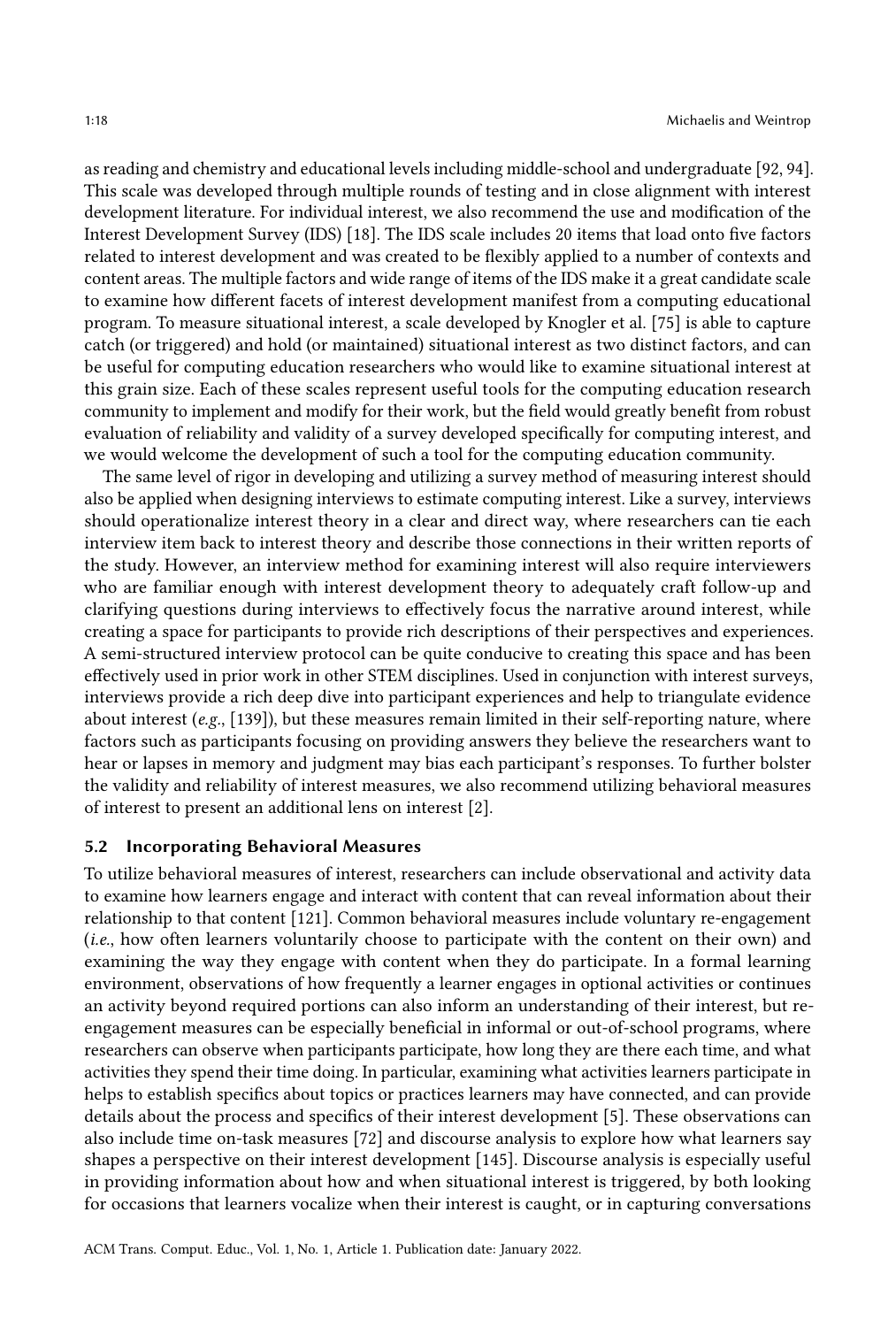around parts of an activity designed to trigger interest [\[119\]](#page-25-21). In summary, research in computing education often includes qualitative and observational data collection to examine the process and experience that learners have in the learning environment, and designing research methods and conducting analyses to capture observable elements of interest development would make significant contributions to theory on interest in computing and in triangulating evidence about interest development and program effectiveness.

## 6 IMPLICATIONS

In creating the Integrated Interest Development for Computing Education, we set out to present the interconnected dimensions and key factors of interest development theory to inform the design of computational learning opportunities, particularly those focused on increasing and broadening participation in computing. Our hope is that by making interest a design priority in computing education, we support researchers in building more robust theories of participation and persistence in computing education and provide a framework for design in creating learning environments that foster interest. Advances in the conceptualization and measurement of interest will improve computing education researchers' ability to examine the process of interest development and the success of programs in developing interest. Those advances can inform increasing participation, as the field relies on and aligns with interest theory to meet the needs of learners, and broadening participation, as the field incorporates socio-cultural approaches to interest development that better account for and address the social and cultural structures and barriers surrounding the historical exclusion of women and learners who identify as Black, Indigenous, or people of color.

In light of these goals and the benefits of developing interest for learning and participation in computing, we encourage the computing education field to consider the following implications of this work to increase theoretical alignment with the interest development literature:

- (1) To address issues in increasing participation in computing, interest should be considered a central design priority and outcome in developing and researching computing educational environments.
- (2) To address issues in broadening participation in computing, knowledge, value, and belonging should be supported through expansive discourse and practices of what computing is, who participates in computing, and who has the power to shape that discourse.
- (3) To improve efficacy and fidelity of interventions designed to foster interest, researchers and designers should better align their interventions with interest development theory as described in the framework.
- (4) To address the multifaceted nature of interest, the curriculum, tools, and supports for interest development in computing should expand to address all three dimensions of interest in the framework.
- (5) To build cohesive interest supports, curricular planning should design for each interest dimension to be complimentary to also foster increases in other dimensions of interest.
- (6) To improve understanding the process of developing interest in computing, measures of interest-related behaviors and evolving situational interest should be incorporated into longitudinal studies in computing education.
- (7) To improve the validity and reliability of interest as an outcome, measures of interest should be multifaceted, based on validated measures, and developed in alignment with interest theory.

These implications point the field in a direction that utilizes and benefits from decades of work in interest development theory. The Integrated Interest Development for Computing Education framework provides a synthesis of that work and provides examples and a roadmap forward on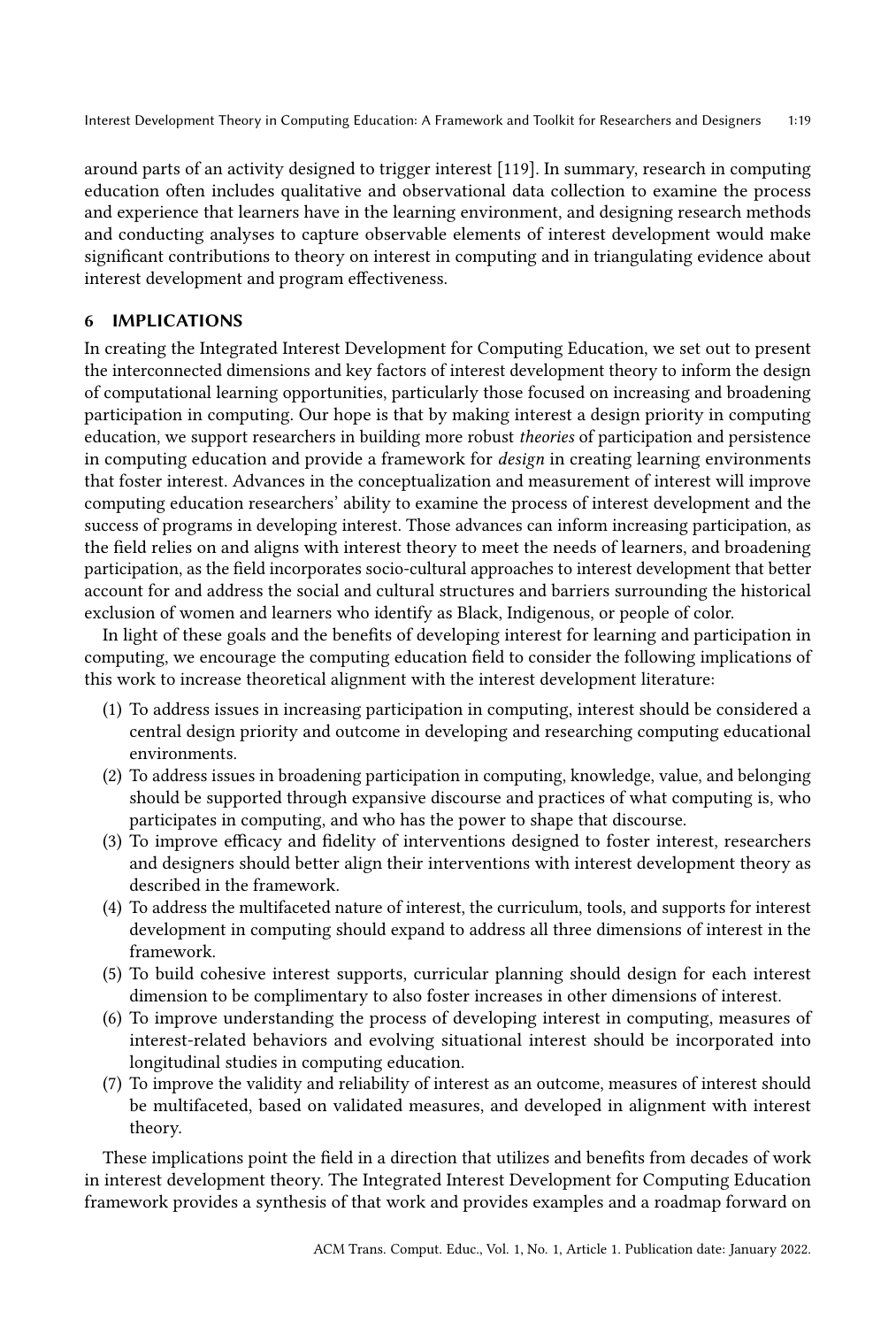implementing multifaceted and rigorous interest development supports in computing. However, much work remains to be done in computing education to better understand the complex nuances of interest development as it relates to computing, and in general, to build a larger corpus of domain-specific motivational theories and measures [\[100\]](#page-24-23). This work has drawn from research across informal and K-16 formal levels of education, and is presented in a general format to be utilized across several age ranges. Future work that focuses on identifying interest development needs and processes for specific age ranges would improve the framework. We also encourage the computing education community to prioritize investigations that explore how to apply interest development theory to meet varying challenges and strengths of different cultures and regions across the globe. For example, women face exclusion and barriers to participation in some but not all regions and countries. As a field, we should examine and design instruction that builds on strengths while supporting other interest development needs. Furthermore, future work is needed to examine how knowledge, value, and belonging in computing interact and change over time to sustain or diminish interest in computing, as well as how to properly balance each dimension according to varying student development, interest, and background. A valid and reliable measure of interest in computing, specifically designed for computing, would improve the ability to accurately measure interest and can become a centralized measure to be compared across studies. Studies that examine other learning and motivational factors in computing that look at how these factors interact with and influence interest will further improve the field's understanding of computing education and afford a better learning experience for learners in these programs. Finally, studies that examine the role and impact of professional and workplace factors, outside of computing education environments, on the development of interest will better inform the ways we prepare learners to participate and continue their interest for computing in these spaces.

In summary, increasing the rigor of how we apply theory in computing education will vastly improve the field. The Integrated Interest Development for Computing Education framework is novel in unifying and synthesizing perspectives and dimensions of interest from across interest development research, highlighting the interconnectedness of these dimensions, and tying those perspectives and dimensions specific to the domain of computing education. We hope that our framework helps the field make strides towards better utilization of interest as a means for broadening participation and enhancing learning and that it informs the future work we look forward to.

#### REFERENCES

- <span id="page-19-3"></span>[1] Sanne F. Akkerman and Arthur Bakker. 2019. Persons pursuing multiple objects of interest in multiple contexts. European Journal of Psychology of Education 34, 1 (2019), 1–24.<https://doi.org/10.1007/s10212-018-0400-2>
- <span id="page-19-5"></span>[2] Joyce M. Alexander, Kathy E. Johnson, and Carin Neitzel. 2019. Multiple Points of Access for Supporting Interest in Science. In The Cambridge Handbook of Motivation and Learning (1st ed.), K. Ann Renninger and Suzanne Hidi (Eds.). Cambridge University Press, 312–353.<https://doi.org/10.1017/9781316823279>
- <span id="page-19-2"></span>[3] Fayiq Alghamdi. 2017. Why Do Female Students Choose to Study CS in the Kingdom of Saudi Arabia?. In 2017 International Conference on Learning and Teaching in Computing and Engineering (LaTICE). 49–53. [https://doi.org/10.](https://doi.org/10.1109/LaTiCE.2017.16) [1109/LaTiCE.2017.16](https://doi.org/10.1109/LaTiCE.2017.16)
- <span id="page-19-6"></span>[4] Ian Arawjo and Ariam Mogos. 2021. Intercultural Computing Education: Toward Justice Across Difference. ACM Transactions on Computing Education 21, 4 (Oct. 2021), 30:1–30:33.<https://doi.org/10.1145/3458037>
- <span id="page-19-4"></span>[5] Flávio S. Azevedo. 2011. Lines of Practice: A Practice-Centered Theory of Interest Relationships. Cognition and Instruction 29, 2 (2011), 147–184.
- <span id="page-19-0"></span>[6] Flávio S. Azevedo. 2015. Sustaining interest-based participation in science. In Interest in Mathematics and Science Learning, K. Ann Renninger, Martina Nieswandt, and Suzanne Hidi (Eds.). American Educational Research Association, Washington D.C., 281–297.
- <span id="page-19-1"></span>[7] Flávio S. Azevedo. 2019. A pedagogy for interest development: The case of amateur astronomy practice. Learning, Culture and Social Interaction 23 (2019).<https://doi.org/10.1016/j.lcsi.2018.11.008>

ACM Trans. Comput. Educ., Vol. 1, No. 1, Article 1. Publication date: January 2022.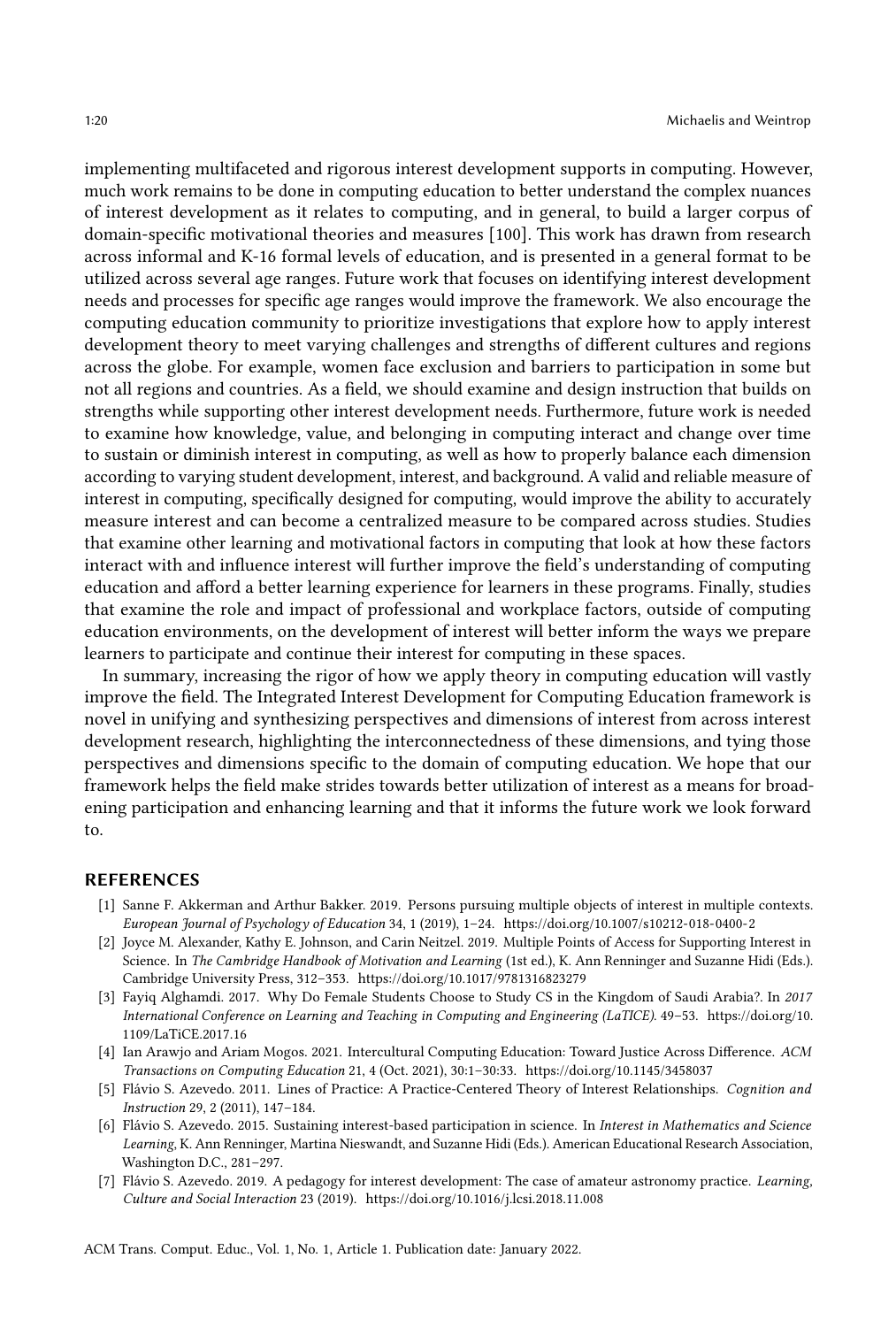- <span id="page-20-1"></span>[8] Brigid Barron. 2006. Interests and self-sustained learning as catalysts of development: A learning ecology perspective. Human Development 49, 4 (2006), 193–224.<https://doi.org/10.1159/000094368>
- <span id="page-20-5"></span>[9] Austin Cory Bart, Ryan Whitcomb, Dennis Kafura, Clifford A Shaffer, and Eli Tilevich. 2017. Computing with corgis: Diverse, real-world datasets for introductory computing. ACM Inroads 8, 2 (2017), 66–72. [https://doi.org/10.1145/](https://doi.org/10.1145/3017680.3017708) [3017680.3017708](https://doi.org/10.1145/3017680.3017708)
- <span id="page-20-10"></span>[10] Ashok R Basawapatna, Kyu Han Koh, and Alexander Repenning. 2010. Using scalable game design to teach computer science from middle school to graduate school. In Proceedings of the fifteenth annual conference on innovation and technology in computer science education. 224–228.
- <span id="page-20-3"></span>[11] David Bau, Jeff Gray, Caitlin Kelleher, Josh Sheldon, and Franklyn Turbak. 2017. Learnable programming: blocks and beyond. Commun. ACM 60, 6 (2017), 72–80.<https://doi.org/10.1145/3015455>
- <span id="page-20-16"></span>[12] Adar Ben-Eliyahu, Jean E Rhodes, and Peter Scales. 2014. The interest-driven pursuits of 15 year olds:"Sparks" and their association with caring relationships and developmental outcomes. Applied Developmental Science 18, 2 (2014), 76–89.
- <span id="page-20-0"></span>[13] David A. Bergin. 2016. Social Influences on Interest. Educational Psychologist 51 (2016), 7–22. [https://doi.org/10.1080/](https://doi.org/10.1080/00461520.2015.1133306) [00461520.2015.1133306](https://doi.org/10.1080/00461520.2015.1133306)
- <span id="page-20-11"></span>[14] Marina Umaschi Bers, Louise Flannery, Elizabeth R Kazakoff, and Amanda Sullivan. 2014. Computational thinking and tinkering: Exploration of an early childhood robotics curriculum. Computers & Education 72 (2014), 145-157.
- <span id="page-20-20"></span>[15] Patrick N. Beymer, Joshua M. Rosenberg, and Jennifer A. Schmidt. 2020. Does choice matter or is it all about interest? An investigation using an experience sampling approach in high school science classrooms. Learning and Individual Differences 78 (2020), 101812.<https://doi.org/10.1016/j.lindif.2019.101812>
- <span id="page-20-9"></span>[16] Daniel Birmingham, Angela Calabrese Barton, Autumn McDaniel, Jalah Jones, Camryn Turner, and Angel Rogers. 2017. "But the science we do here matters": Youth-authored cases of consequential learning. Science Education 101, 5 (2017), 818–844.<https://doi.org/10.1002/sce.21293>
- <span id="page-20-8"></span>[17] Paulo Blikstein. 2008. Travels in Troy with Freire: Technology as an agent of emancipation. In Social Justice Education for Teachers. Brill Sense, 205–235.
- <span id="page-20-21"></span>[18] Jordan D. Boeder, K. Ann Renninger, and Susanne E. Hidi. 2021. Construction and validation of the Interest Development Scale. Motivation Science 7, 1 (2021), 68–82.<https://doi.org/10.1037/mot0000204>
- <span id="page-20-17"></span>[19] Kristy Elizabeth Boyer, E Nathan Thomas, Audrey S Rorrer, Deonte Cooper, and Mladen A Vouk. 2010. Increasing technical excellence, leadership and commitment of computing students through identity-based mentoring. In Proceedings of the 41st ACM technical symposium on computer science education. 167–171.
- <span id="page-20-7"></span>[20] Elizabeth R. Brown, Jessi L. Smith, Dustin B. Thoman, Jill M. Allen, and Gregg Muragishi. 2015. From bench to bedside: A communal utility value intervention to enhance students' biomedical science motivation. Journal of Educational Psychology 107, 4 (Nov. 2015), 1116–1135.<https://doi.org/10.1037/edu0000033>
- <span id="page-20-4"></span>[21] Shelly Brown-Jeffy and Jewell E. Cooper. 2011. Toward a Conceptual Framework of Culturally Relevant Pedagogy: An Overview of the Conceptual and Theoretical Literature. Teacher Education Quarterly 38, 1 (2011), 65-84.
- <span id="page-20-18"></span>[22] Jennifer Burg, V Paúl Pauca, William Turkett, Errin Fulp, Samuel S Cho, Peter Santago, Daniel Cañas, and H Donald Gage. 2015. Engaging non-traditional students in computer science through socially-inspired learning and sustained mentoring. In Proceedings of the 46th ACM Technical Symposium on Computer Science Education. 639–644.
- <span id="page-20-12"></span>[23] Lori Carter. 2006. Why students with an apparent aptitude for computer science don't choose to major in computer science. ACM SIGCSE Bulletin 38, 1 (2006), 27–31.
- <span id="page-20-2"></span>[24] Richard Catrambone. 1998. The subgoal learning model: Creating better examples so that students can solve novel problems. Journal of experimental psychology: General 127, 4 (1998), 355.
- <span id="page-20-14"></span>[25] Sapna Cheryan, Benjamin J. Drury, and Marissa Vichayapai. 2013. Enduring Influence of Stereotypical Computer Science Role Models on Women's Academic Aspirations. Psychology of Women Quarterly 37, 1 (March 2013), 72-79. <https://doi.org/10.1177/0361684312459328>
- <span id="page-20-13"></span>[26] Sapna Cheryan, Allison Master, and Andrew N. Meltzoff. 2015. Cultural stereotypes as gatekeepers: increasing girls' interest in computer science and engineering by diversifying stereotypes. Frontiers in Psychology 6 (2015). <https://doi.org/10.3389/fpsyg.2015.00049>
- <span id="page-20-15"></span>[27] Sapna Cheryan, Victoria C Plaut, Paul G Davies, and Claude M Steele. 2009. Ambient belonging: how stereotypical cues impact gender participation in computer science. Journal of personality and social psychology 97, 6 (2009), 1045.
- <span id="page-20-19"></span>[28] Jody Clarke-Midura, Frederick Poole, Katarina Pantic, Megan Hamilton, Chongning Sun, and Vicki Allan. 2018. How Near Peer Mentoring Affects Middle School Mentees. In Proceedings of the 49th ACM Technical Symposium on Computer Science Education (SIGCSE '18). Association for Computing Machinery, New York, NY, USA, 664–669. <https://doi.org/10.1145/3159450.3159525>
- <span id="page-20-6"></span>[29] Tamara Clegg, D Greene, Nate Beard, and Jasmine Brunson. 2020. Data everyday: Data literacy practices in a division I sports context. Proceedings of SIGCHI Human Factors in Computing Systems (CHI, 2020) (2020).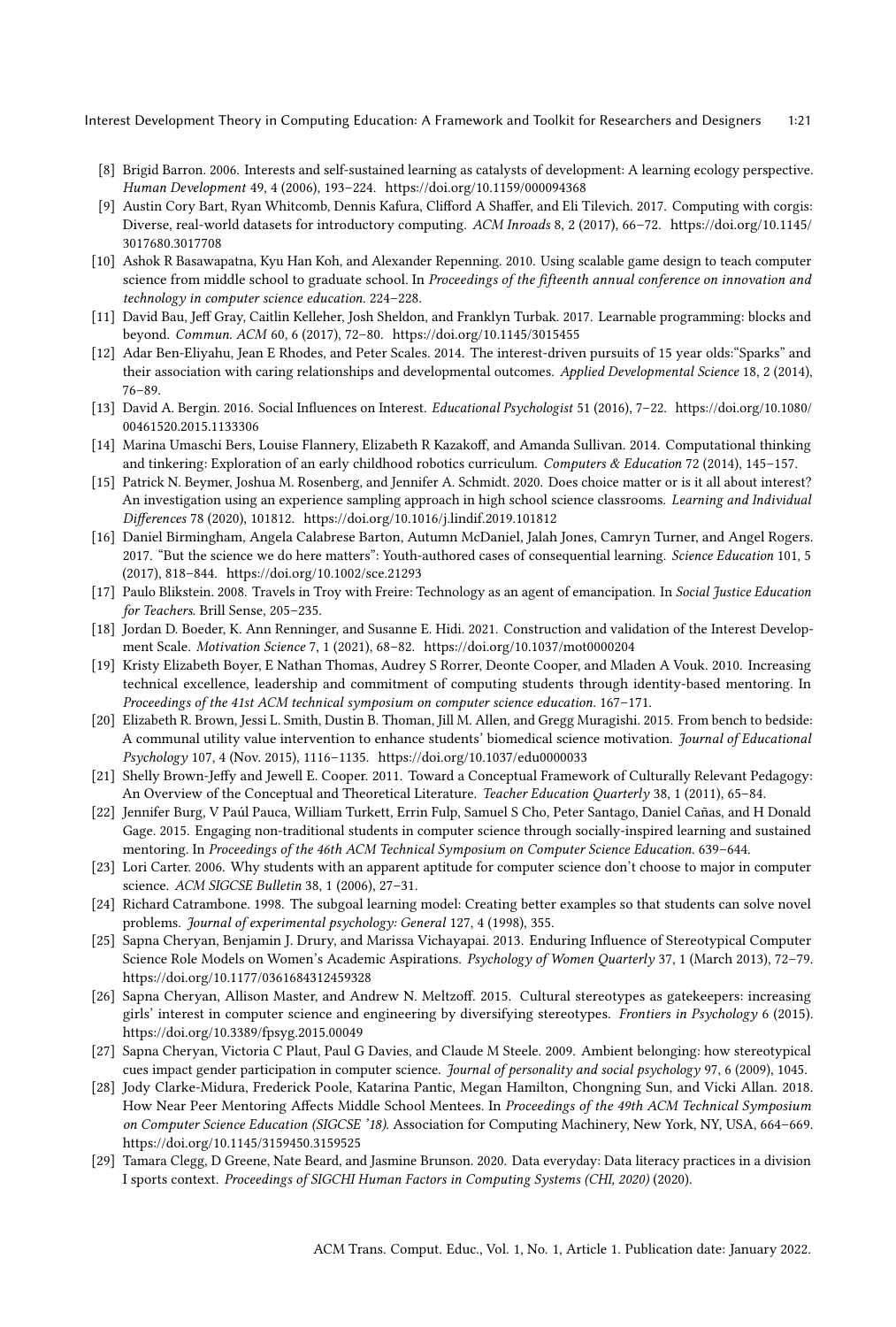- <span id="page-21-15"></span>[30] Nikolaus Correll, Rowan Wing, and David Coleman. 2012. A one-year introductory robotics curriculum for computer science upperclassmen. IEEE Transactions on Education 56, 1 (2012), 54-60.
- <span id="page-21-12"></span>[31] Kathryn Cunningham. 2020. Purpose-first Programming: A Programming Learning Approach for Learners who Care Most About What Code Achieves. In Proceedings of the 2020 ACM Conference on International Computing Education Research. 348–349.
- <span id="page-21-13"></span>[32] Kathryn Cunningham, Barbara J. Ericson, Rahul Agrawal Bejarano, and Mark Guzdial. 2021. Avoiding the Turing Tarpit: Learning Conversational Programming by Starting from Code's Purpose. In Proceedings of the 2021 CHI Conference on Human Factors in Computing Systems (CHI '21). Association for Computing Machinery, New York, NY, USA, 1–15.<https://doi.org/10.1145/3411764.3445571>
- <span id="page-21-5"></span>[33] Linda Darling-Hammond, Lisa Flook, Channa Cook-Harvey, Brigid Barron, and David Osher. 2020. Implications for educational practice of the science of learning and development. Applied Developmental Science 24, 2 (2020), 97–140. <https://doi.org/10.1080/10888691.2018.1537791>
- <span id="page-21-1"></span>[34] Edward L. Deci, Robert J. Vallerand, Luc G. Pelletier, and Richard M. Ryan. 1991. Motivation and education: The self-determination perspective. Educational Psychologist 26, 3 & 4 (1991), 325 – 346.
- <span id="page-21-18"></span>[35] Adrienne Decker, Monica M. McGill, and Amber Settle. 2016. Towards a Common Framework for Evaluating Computing Outreach Activities. In Proceedings of the 47th ACM Technical Symposium on Computing Science Education (SIGCSE '16). Association for Computing Machinery, New York, NY, USA, 627–632. [https://doi.org/10.1145/2839509.](https://doi.org/10.1145/2839509.2844567) [2844567](https://doi.org/10.1145/2839509.2844567)
- <span id="page-21-7"></span>[36] Betsy DiSalvo and Amy Bruckman. 2011. From interests to values. Commun. ACM 54, 8 (Aug. 2011), 27-29. <https://doi.org/10.1145/1978542.1978552>
- <span id="page-21-3"></span>[37] Jael Draijer, Arthur Bakker, Esther Slot, and Sanne Akkerman. 2020. The Multidimensional Structure of Interest. Frontline Learning Research 8, 4 (2020), 18–36.
- <span id="page-21-17"></span>[38] Daryl D'Souza, Margaret Hamilton, James Harland, Peter Muir, Charles Thevathayan, and Cecily Walker. 2008. Transforming learning of programming: a mentoring project. In Proceedings of the tenth conference on Australasian computing education, Vol. 78. 75–84.
- <span id="page-21-14"></span>[39] Jacquelynne S. Eccles. 2009. Who Am I and What Am I Going to Do With My Life? Personal and Collective Identities as Motivators of Action. Educational Psychologist 44, 2 (May 2009), 78–89.<https://doi.org/10.1080/00461520902832368>
- <span id="page-21-10"></span>[40] Ron Eglash, Audrey Bennett, Casey O'donnell, Sybillyn Jennings, and Margaret Cintorino. 2006. Culturally situated design tools: Ethnocomputing from field site to classroom. American anthropologist 108, 2 (2006), 347-362.
- <span id="page-21-0"></span>[41] Indigo Esmonde. 2017. Power and sociocultural theories of learning. In Power and Privilege in the Learning Sciences: Critical and Sociocultural Theories of Learning, Indigo Esmonde and Angela N. Booker (Eds.). Rutledge, New York, 6–27.
- <span id="page-21-4"></span>[42] Paige H. Fisher, Jennifer Dobbs-Oates, Greta L. Doctoroff, and David H. Arnold. 2012. Early math interest and the development of math skills. Journal of Educational Psychology 104, 3 (2012), 673–681.<https://doi.org/10.1037/a0027756>
- <span id="page-21-9"></span>[43] Diana Franklin, Merijke Coenraad, Jennifer Palmer, Donna Eatinger, Anna Zipp, Marco Anaya, Max White, Hoang Pham, Ozan Gökdemir, and David Weintrop. 2020. An Analysis of Use-Modify-Create Pedagogical Approach's Success in Balancing Structure and Student Agency. In Proceedings of the 2020 ACM Conference on International Computing Education Research. 14–24.
- <span id="page-21-11"></span>[44] Diana Franklin, David Weintrop, Jennifer Palmer, Merijke Coenraad, Melissa Cobian, Kristan Beck, Andrew Rasmussen, Sue Krause, Max White, Marco Anaya, et al. 2020. Scratch Encore: The design and pilot of a culturally-relevant intermediate Scratch curriculum. In Proceedings of the 51st ACM Technical Symposium on Computer Science Education. 794–800.
- <span id="page-21-2"></span>[45] Luke K. Fryer and Mary Ainley. 2019. Supporting interest in a study domain: A longitudinal test of the interplay between interest, utility-value, and competence beliefs. Learning and Instruction 60 (2019), 252-262. [https://doi.org/](https://doi.org/10.1016/j.learninstruc.2017.11.002) [10.1016/j.learninstruc.2017.11.002](https://doi.org/10.1016/j.learninstruc.2017.11.002)
- <span id="page-21-6"></span>[46] Luke K. Fryer, Alex Shum, Ada Lee, and Peter Lau. 2021. Mapping students' interest in a new domain: Connecting prior knowledge, interest, and self-efficacy with interesting tasks and a lasting desire to reengage. Learning and Instruction 75 (2021), 101493.<https://doi.org/10.1016/j.learninstruc.2021.101493>
- <span id="page-21-16"></span>[47] Virginia Grande, Anne-Kathrin Peters, Mats Daniels, and Matti Tedre. 2018. "Participating Under the Influence": How Role Models Affect the Computing Discipline, Profession, and Student Population. 1–9. [https://doi.org/10.1109/FIE.](https://doi.org/10.1109/FIE.2018.8658944) [2018.8658944](https://doi.org/10.1109/FIE.2018.8658944)
- <span id="page-21-19"></span>[48] Tonya R. Groover. 2009. Using games to introduce middle school girls to computer science. Journal of Computing Sciences in Colleges 24, 6 (June 2009), 132–138.
- <span id="page-21-8"></span>[49] Judith M. Harackiewicz, Jessi L. Smith, and Stacy J. Priniski. 2016. Interest Matters: The Importance of Promoting Interest in Education. Policy Insights from the Behavioral and Brain Sciences 3, 2 (2016), 220–227. [https://doi.org/10.](https://doi.org/10.1177/2372732216655542) [1177/2372732216655542](https://doi.org/10.1177/2372732216655542)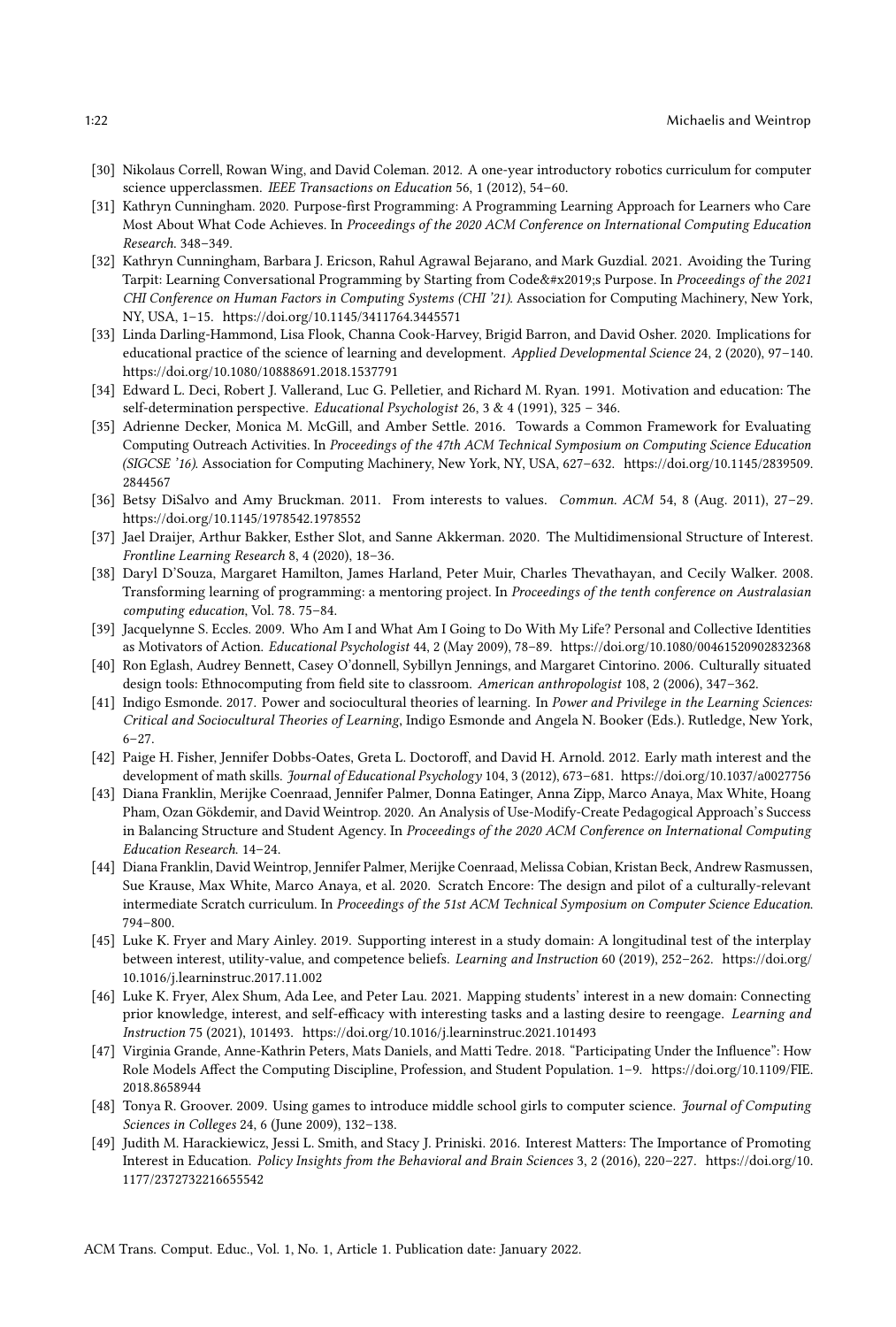- <span id="page-22-4"></span>[50] Judith M. Harackiewicz, Yoi Tibbetts, Elizabeth Canning, and Janet S. Hyde. 2014. Harnessing Values to Promote Motivation In Education. Advances in Motivation and Achievement: A Research Annual 18 (2014), 71-105. [https:](https://doi.org/10.1108/S0749-742320140000018002) [//doi.org/10.1108/S0749-742320140000018002](https://doi.org/10.1108/S0749-742320140000018002)
- <span id="page-22-16"></span>[51] Christina Harrington, Sheena Erete, and Anne Marie Piper. 2019. Deconstructing community-based collaborative design: Towards more equitable participatory design engagements. Proceedings of the ACM on Human-Computer Interaction 3, CSCW (2019), 1–25.
- <span id="page-22-5"></span>[52] Cameron A. Hecht, Matthew R. Grande, and Judith M. Harackiewicz. 2021. The role of utility value in promoting interest development. Motivation Science 7 (2021), 1–20.<https://doi.org/10.1037/mot0000182>
- <span id="page-22-21"></span>[53] Joel M Hektner, Jennifer A Schmidt, and Mihaly Csikszentmihalyi. 2007. Experience sampling method: Measuring the quality of everyday life. Sage.
- <span id="page-22-20"></span>[54] Michael Hewner and Maria Knobelsdorf. 2008. Understanding computing stereotypes with self-categorization theory. In Proceedings of the 8th International Conference on Computing Education Research (Koli '08). Association for Computing Machinery, New York, NY, USA, 72–75.<https://doi.org/10.1145/1595356.1595368>
- <span id="page-22-0"></span>[55] Suzanne Hidi. 2016. Revisiting the Role of Rewards in Motivation and Learning: Implications of Neuroscientific Research. Educational Psychology Review 28, 1 (2016), 61–93.<https://doi.org/10.1007/s10648-015-9307-5>
- <span id="page-22-1"></span>[56] Suzanne Hidi and K. Ann Renninger. 2006. The four-phase model of interest development. Educational Psychologist 41, 2 (2006), 111–127. [https://doi.org/10.1207/s15326985ep4102\\_4](https://doi.org/10.1207/s15326985ep4102_4)
- <span id="page-22-2"></span>[57] Suzanne Hidi and K. Ann Renninger. 2019. Interest Development and Its Relation to Curiosity: Needed Neuroscientific Research. Educational Psychology Review 31, 4 (2019), 833–852.<https://doi.org/10.1007/s10648-019-09491-3>
- <span id="page-22-6"></span>[58] Suzanne Hidi, K. Ann Renninger, and Georg Northoff. 2019. The Educational Benefits of Self-Related Information Processing. In The Cambridge Handbook of Motivation and Learning, K. Ann Renninger and Suzanne Hidi (Eds.). Cambridge University Press, Cambridge, 15–35.<https://doi.org/10.1017/9781316823279.003>
- <span id="page-22-10"></span>[59] Cindy E Hmelo-Silver. 2004. Problem-based learning: What and how do students learn? Educational psychology review 16, 3 (2004), 235–266.
- <span id="page-22-17"></span>[60] Adam J. Hoffman, Luke McGuire, Adam Rutland, Adam Hartstone-Rose, Matthew J. Irvin, Mark Winterbottom, Frances Balkwill, Grace E. Fields, and Kelly Lynn Mulvey. 2020. The Relations and Role of Social Competencies and Belonging with Math and Science Interest and Efficacy for Adolescents in Informal STEM Programs. Journal of Youth and Adolescence (2020).<https://doi.org/10.1007/s10964-020-01302-1>
- <span id="page-22-13"></span>[61] Nathan Holbert. 2016. Leveraging cultural values and "ways of knowing" to increase diversity in maker activities. International journal of child-computer interaction 9 (2016), 33–39.
- <span id="page-22-14"></span>[62] Nathan Holbert, Michael Dando, and Isabel Correa. 2020. Afrofuturism as critical constructionist design: building futures from the past and present. Learning, Media and Technology 45, 4 (2020), 328–344.
- <span id="page-22-3"></span>[63] Dorothy C. Holland, William Lachicotte Jr., Debra Skinner, and Carole Cain. 1998. Identity and agency in cultural worlds. Harvard University Press, Cambridge, Mass.
- <span id="page-22-12"></span>[64] Chris S. Hulleman and Judith M. Harackiewicz. 2009. Promoting interest and performance in high school science classes. Science 326, 5958 (2009), 1410–1412.<https://doi.org/10.1126/science.1177067>
- <span id="page-22-7"></span>[65] Chris S. Hulleman, Jeff J. Kosovich, Kenneth E. Barron, and David B. Daniel. 2017. Making connections: Replicating and extending the utility value intervention in the classroom. Journal of Educational Psychology 109, 3 (April 2017), 387–404.<https://doi.org/10.1037/edu0000146>
- <span id="page-22-18"></span>[66] Beth K Humberd and Elizabeth D Rouse. 2016. Seeing you in me and me in you: Personal identification in the phases of mentoring relationships. Academy of Management Review 41, 3 (2016), 435–455.
- <span id="page-22-8"></span>[67] Shari L Jackson, Joseph Krajcik, and Elliot Soloway. 1998. The design of guided learner-adaptable scaffolding in interactive learning environments. In Proceedings of the SIGCHI conference on Human factors in computing systems. 187–194.
- <span id="page-22-19"></span>[68] Yasmin Kafai, Jean Griffin, Quinn Burke, Michelle Slattery, Deborah Fields, Rita Powell, Michele Grab, Susan Davidson, and Joseph Sun. 2013. A cascading mentoring pedagogy in a CS service learning course to broaden participation and perceptions. In Proceeding of the 44th ACM technical symposium on Computer science education. 101–106.
- <span id="page-22-15"></span>[69] Yasmin B Kafai and Kylie A Peppler. 2011. Youth, technology, and DIY: Developing participatory competencies in creative media production. Review of research in education 35, 1 (2011), 89–119.
- <span id="page-22-9"></span>[70] Yasmin B. Kafai, Kristin Searle, Crîstobal Martinez, and Bryan Brayboy. 2014. Ethnocomputing with electronic textiles: Culturally responsive open design to broaden participation in computing in American Indian youth and communities. In Proceedings of the 45th ACM technical symposium on Computer science education. 241–246.
- <span id="page-22-11"></span>[71] Judy Kay, Michael Barg, Alan Fekete, Tony Greening, Owen Hollands, Jeffrey H Kingston, and Kate Crawford. 2000. Problem-based learning for foundation computer science courses. Computer Science Education 10, 2 (2000), 109-128.
- <span id="page-22-22"></span>[72] Melanie Kellar, Carolyn Watters, Jack Duffy, and Michael Shepherd. 2004. Effect of task on time spent reading as an implicit measure of interest. Proceedings of the American Society for Information Science and Technology 41, 1 (2004), 168–175.<https://doi.org/10.1002/meet.1450410119>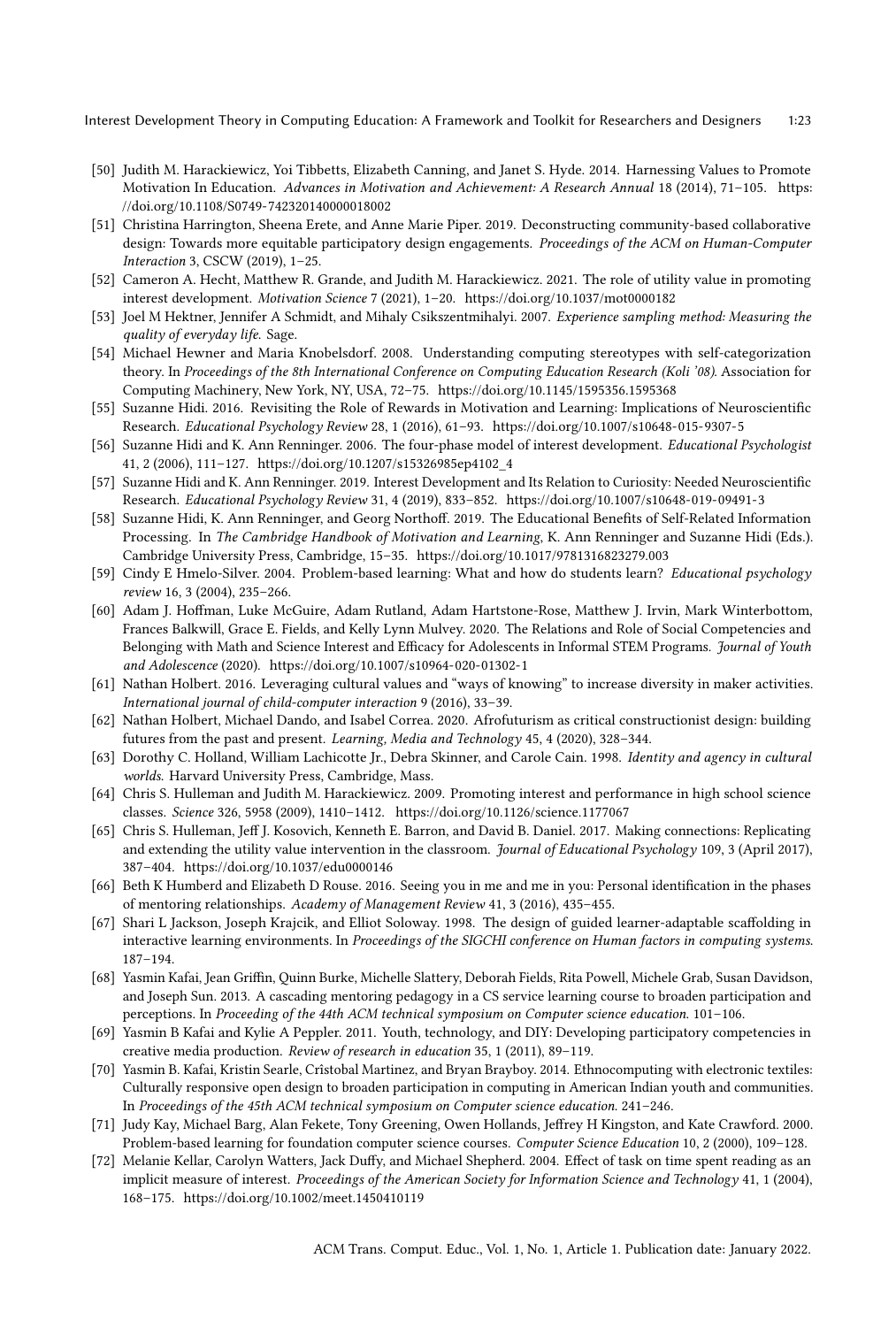- <span id="page-23-9"></span>[73] Caitlin Kelleher and Randy Pausch. 2007. Using storytelling to motivate programming. Commun. ACM 50, 7 (2007), 58–64.
- <span id="page-23-2"></span>[74] Lisa Keller and Isabel John. 2019. How Can Computer Science Faculties Increase the Proportion of Women in Computer Science by Using Robots?. In 2019 IEEE Global Engineering Education Conference (EDUCON). 206–210. <https://doi.org/10.1109/EDUCON.2019.8725212> ISSN: 2165-9567.
- <span id="page-23-4"></span>[75] Maximilian Knogler, Judith M. Harackiewicz, Andreas Gegenfurtner, and Doris Lewalter. 2015. How situational is situational interest? Investigating the longitudinal structure of situational interest. 43 (2015), 39–50. [https:](https://doi.org/10.1016/j.cedpsych.2015.08.004) [//doi.org/10.1016/j.cedpsych.2015.08.004](https://doi.org/10.1016/j.cedpsych.2015.08.004)
- <span id="page-23-14"></span>[76] Andrew J. Ko and Katie Davis. 2017. Computing Mentorship in a Software Boomtown: Relationships to Adolescent Interest and Beliefs. In Proceedings of the 2017 ACM Conference on International Computing Education Research (ICER '17). Association for Computing Machinery, New York, NY, USA, 236–244.<https://doi.org/10.1145/3105726.3106177>
- <span id="page-23-0"></span>[77] Andreas Krapp and Manfred Prenzel. 2011. Research on Interest in Science: Theories, methods, and findings. International Journal of Science Education 33, 1 (2011), 27–50.<https://doi.org/10.1080/09500693.2010.518645>
- <span id="page-23-3"></span>[78] Stacey Kuznetsov, Laura C. Trutoiu, Casey Kute, Iris Howley, Eric Paulos, and Dan Siewiorek. 2011. Breaking Boundaries: Strategies for Mentoring through Textile Computing Workshops. In Proceedings of the SIGCHI Conference on Human Factors in Computing Systems (CHI '11). Association for Computing Machinery, New York, NY, USA, 2957–2966.<https://doi.org/10.1145/1978942.1979380> event-place: Vancouver, BC, Canada.
- <span id="page-23-7"></span>[79] Gloria Ladson-Billings. 1992. Toward a Theory of Culturally Relevant Pedagogy. American Educational Research Journal 32 (1992), 465–491.<https://doi.org/10.3102/00028312032003465>
- <span id="page-23-15"></span>[80] Michael J. Lee. 2019. Increasing Minority Youths' Participation in Computing through Near-Peer Mentorship. Journal of computing sciences in colleges 35, 3 (2019).
- <span id="page-23-10"></span>[81] Colleen M Lewis, Ruth E Anderson, and Ken Yasuhara. 2016. " I Don't Code All Day" Fitting in Computer Science When the Stereotypes Don't Fit. In Proceedings of the 2016 ACM conference on international computing education research. 23–32.
- <span id="page-23-19"></span>[82] Alex Lishinski and Joshua Rosenberg. 2020. Accruing Interest: What Experiences Contribute to Students Developing a Sustained Interest in Computer Science Over Time?. In Proceedings of the 51st ACM Technical Symposium on Computer Science Education (SIGCSE '20). Association for Computing Machinery, New York, NY, USA, 1414. [https:](https://doi.org/10.1145/3328778.3372568) [//doi.org/10.1145/3328778.3372568](https://doi.org/10.1145/3328778.3372568)
- <span id="page-23-13"></span>[83] Penelope Lockwood and Ziva Kunda. 1997. Superstars and Me: Predicting the Impact of Role Models on the Self. 73, 1 (1997), 91–103.
- <span id="page-23-5"></span>[84] Nicholas Lytle, Veronica Cateté, Danielle Boulden, Yihuan Dong, Jennifer Houchins, Alexandra Milliken, Amy Isvik, Dolly Bounajim, Eric Wiebe, and Tiffany Barnes. 2019. Use, modify, create: Comparing computational thinking lesson progressions for stem classes. In Proceedings of the 2019 ACM Conference on Innovation and Technology in Computer Science Education. 395–401.
- <span id="page-23-8"></span>[85] Brian Magerko, Jason Freeman, Tom Mcklin, Mike Reilly, Elise Livingston, Scott Mccoid, and Andrea Crews-Brown. 2016. Earsketch: A steam-based approach for underrepresented populations in high school computer science education. ACM Transactions on Computing Education (TOCE) 16, 4 (2016), 1–25.
- <span id="page-23-11"></span>[86] Jane Margolis, Rachel Estrella, Joanna Goode, Jennifer Jellison Holme, and Kim Nao. 2017. Stuck in the shallow end: Education, race, and computing. MIT press.
- <span id="page-23-12"></span>[87] Jane Margolis and Allan Fisher. 2002. Unlocking the clubhouse: Women in computing. MIT press.
- <span id="page-23-6"></span>[88] Lauren E. Margulieux, Mark Guzdial, and Richard Catrambone. 2012. Subgoal-Labeled Instructional Material Improves Performance and Transfer in Learning to Develop Mobile Applications. In Proceedings of the Ninth Annual International Conference on International Computing Education Research (Auckland, New Zealand) (ICER '12). Association for Computing Machinery, New York, NY, USA, 71–78.<https://doi.org/10.1145/2361276.2361291>
- <span id="page-23-17"></span>[89] Lauren E. Margulieux, Tuba Ayer Ketenci, and Adrienne Decker. 2019. Review of measurements used in computing education research and suggestions for increasing standardization. Computer Science Education 29, 1 (Jan. 2019), 49–78.<https://doi.org/10.1080/08993408.2018.1562145>
- <span id="page-23-16"></span>[90] Allison Master, Sapna Cheryan, and Andrew N. Meltzoff. 2016. Computing Whether She Belongs: Stereotypes Undermine Girls' Interest and Sense of Belonging in Computer Science. Journal of Educational Psychology 108, 3 (April 2016), 424–437.<https://doi.org/10.1037/edu0000061> Publisher: American Psychological Association.
- <span id="page-23-18"></span>[91] Joseph E. Michaelis and Bilge Mutlu. 2019. Supporting Interest in Science Learning with a Social Robot. In Proceedings of the 18th ACM International Conference on Interaction Design and Children (IDC '19). Association for Computing Machinery, New York, NY, USA, 71–82.<https://doi.org/10.1145/3311927.3323154>
- <span id="page-23-20"></span>[92] Joseph E. Michaelis and Mitchell Nathan. 2015. The Four-Phase Interest Development in Engineering Survey. Seattle, WA.
- <span id="page-23-1"></span>[93] Joseph E. Michaelis and Mitchell Nathan. 2016. Observing and measuring interest development among high school students in an out-of-school robotics competition. In ASEE Annual Conference and Exposition, Conference Proceedings,

ACM Trans. Comput. Educ., Vol. 1, No. 1, Article 1. Publication date: January 2022.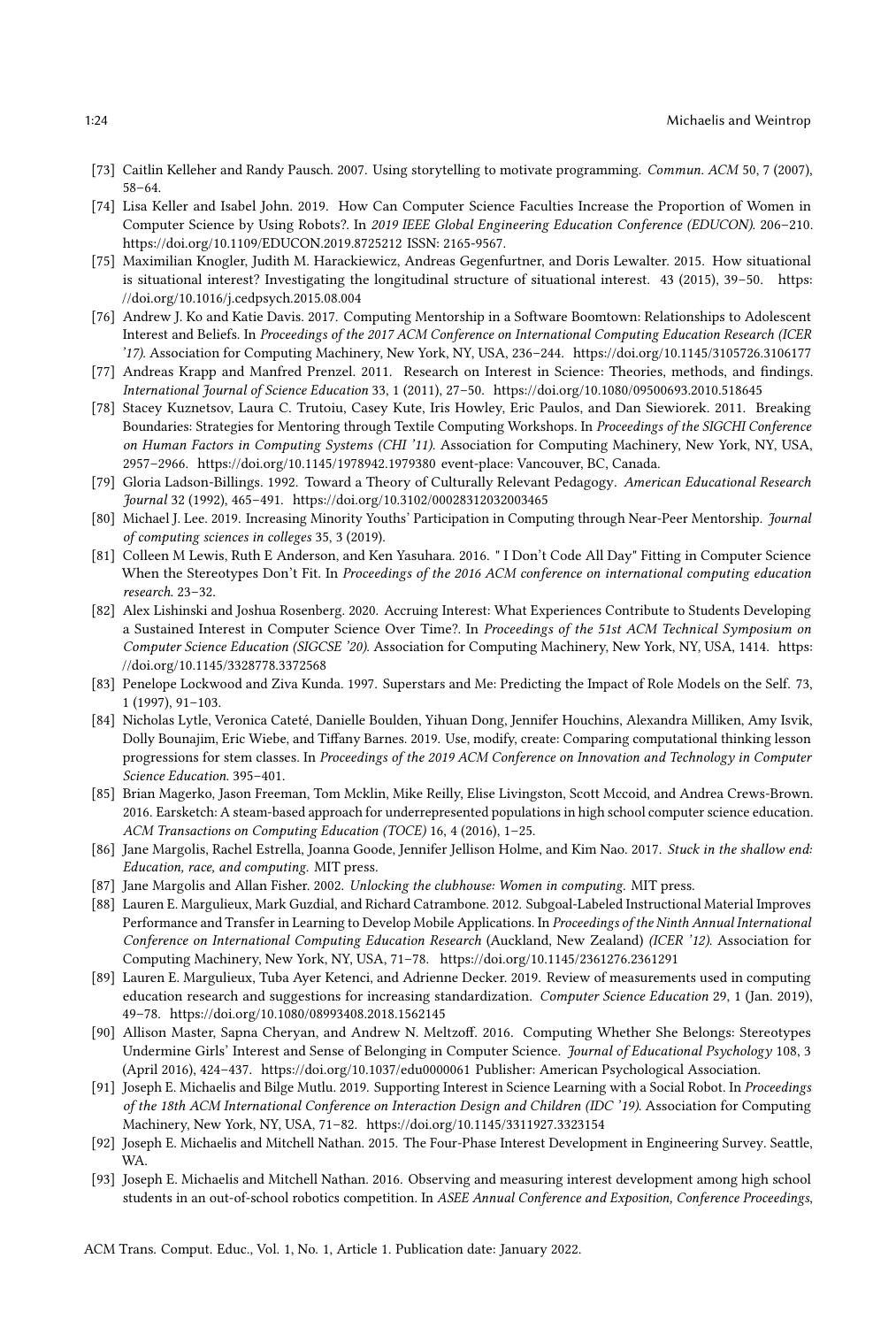Vol. 2016-June. American Society for Engineering Education.

- <span id="page-24-22"></span>[94] Joseph. E. Michaelis, Sally. P. W. Wu, Martina. A. Rau, and Mitchell. Nathan. 2018. Testing the four-phase interest development survey for Chemistry. New York, NY.
- <span id="page-24-6"></span>[95] Jeffrey Miller, Saty Raghavachary, and Andrew Goodney. 2018. Benefits of Exposing K-12 Students to Computer Science through Summer Camp Programs. In 2018 IEEE Frontiers in Education Conference (FIE). 1–5. [https://doi.org/](https://doi.org/10.1109/FIE.2018.8659101) [10.1109/FIE.2018.8659101](https://doi.org/10.1109/FIE.2018.8659101) ISSN: 2377-634X.
- <span id="page-24-13"></span>[96] Shelby P. Morge, Sridhar Narayan, and Gene A. Tagliarini. 2019. Project-Based Learning and Computer-Based Modeling and Simulation. In The Wiley Handbook of Problem-Based Learning. John Wiley & Sons, Ltd, 617-644. <https://doi.org/10.1002/9781119173243.ch27>
- <span id="page-24-10"></span>[97] Briana B Morrison, Lauren E Margulieux, and Mark Guzdial. 2015. Subgoals, context, and worked examples in learning computing problem solving. In Proceedings of the eleventh annual international conference on international computing education research. 21–29.
- <span id="page-24-1"></span>[98] P.Karen Murphy and Patricia A. Alexander. 2000. A Motivated Exploration of Motivation Terminology. Contemporary Educational Psychology 25, 1 (2000), 3–53.<https://doi.org/10.1006/ceps.1999.1019>
- <span id="page-24-0"></span>[99] NAP and Computer Science and Telecommunications Board. 2021. Cultivating Interest and Competencies in Computing: Authentic Experiences and Design Factors. National Academies Press, Washington, D.C.<https://doi.org/10.17226/25912>
- <span id="page-24-23"></span>[100] Greg L. Nelson and Amy J. Ko. 2018. On Use of Theory in Computing Education Research. In Proceedings of the 2018 ACM Conference on International Computing Education Research (ICER '18). Association for Computing Machinery, New York, NY, USA, 31–39.<https://doi.org/10.1145/3230977.3230992>
- <span id="page-24-20"></span>[101] N. Nesiba, J. Dana-Farley, N. Muhyi, J. Chen, N. Ray, and E. Pontelli. 2015. Young Women in Computing: Creating a successful and sustainable pipeline. 1–9.<https://doi.org/10.1109/FIE.2015.7344242>
- <span id="page-24-18"></span>[102] Sharon L. Nichols. 2008. An Exploration of Students' Belongingness Beliefs in One Middle School. The Journal of Experimental Education 76, 2 (2008), 145–169.<https://doi.org/10.3200/JEXE.76.2.145-169>
- <span id="page-24-4"></span>[103] Susan Bobbitt Nolen, Ilana Seidel Horn, and Christopher J. Ward. 2015. Situating Motivation. Educational Psychologist 50 (2015), 234–247.<https://doi.org/10.1080/00461520.2015.1075399>
- <span id="page-24-21"></span>[104] Christina N. Outlay. 2016. Targeting underrepresented minority and low-income girls for computing camps: early results and lessons learned. Journal of Computing Sciences in Colleges 31, 5 (2016), 85–94.
- <span id="page-24-14"></span>[105] Seymour A Papert. 2020. Mindstorms: Children, computers, and powerful ideas. Basic books.
- <span id="page-24-5"></span>[106] Rachel Part, Harsha N. Perera, Gwen C. Marchand, and Matthew L. Bernacki. 2020. Revisiting the dimensionality of subjective task value: Towards clarification of competing perspectives. Contemporary Educational Psychology 62 (July 2020), 101875.<https://doi.org/10.1016/j.cedpsych.2020.101875>
- <span id="page-24-8"></span>[107] Roy D Pea. 2018. The social and technological dimensions of scaffolding and related theoretical concepts for learning, education, and human activity. In The journal of the learning sciences. Psychology Press, 423–451.
- <span id="page-24-16"></span>[108] Kylie A Peppler and Yasmin B Kafai. 2007. From SuperGoo to Scratch: Exploring creative digital media production in informal learning. Learning, media and technology 32, 2 (2007), 149–166.
- <span id="page-24-15"></span>[109] Anne-Kathrin Peters. 2018. Students' Experience of Participation in a Discipline - A Longitudinal Study of Computer Science and IT Engineering Students. ACM Transactions on Computing Education 19, 1 (2018), 1-28. [https://doi.org/](https://doi.org/10.1145/3230011) [10.1145/3230011](https://doi.org/10.1145/3230011)
- <span id="page-24-12"></span>[110] Nichole Pinkard. 2001. Rappin'Reader and Say Say Oh Playmate: Using children's childhood songs as literacy scaffolds in computer-based learning environments. Journal of Educational Computing Research 25, 1 (2001), 17-34.
- <span id="page-24-17"></span>[111] Nichole Pinkard, Sheena Erete, Caitlin K Martin, and Maxine McKinney de Royston. 2017. Digital youth divas: Exploring narrative-driven curriculum to spark middle school girls' interest in computational activities. Journal of the Learning Sciences 26, 3 (2017), 477–516.
- <span id="page-24-3"></span>[112] Kimberly Pressick-Kilborn. 2015. Canalization and connectedness in the development of science interest. In Interest in mathematics and science learning. American Educational Research Association (AERA), Washington D.C.
- <span id="page-24-11"></span>[113] Stacy J. Priniski, Cameron A. Hecht, and Judith M. Harackiewicz. 2018. Making Learning Personally Meaningful: A New Framework for Relevance Research. The Journal of Experimental Education 86 (Jan. 2018), 11–29. [https:](https://doi.org/10.1080/00220973.2017.1380589) [//doi.org/10.1080/00220973.2017.1380589](https://doi.org/10.1080/00220973.2017.1380589)
- <span id="page-24-7"></span>[114] Sadhana Puntambekar. 2009. Scaffolding student learning. In Psychology of Classroom Learning, E. Anderman and L. Anderman (Eds.). MacMillan, Farmington Hills, MI.
- <span id="page-24-9"></span>[115] Chris Quintana, Namsoo Shin, Cathleen Norris, and Elliot Soloway. 2006. Learner-centered design-reflections on the past and directions for the future. The Cambridge handbook of the learning sciences (2006), 119–134.
- <span id="page-24-19"></span>[116] Elizabeth B Raposa, Jean Rhodes, Geert Jan JM Stams, Noel Card, Samantha Burton, Sarah Schwartz, Laura A Yoviene Sykes, Stella Kanchewa, Janis Kupersmidt, and Saida Hussain. 2019. The effects of youth mentoring programs: a meta-analysis of outcome studies. Journal of youth and adolescence 48, 3 (2019), 423–443.
- <span id="page-24-2"></span>[117] Johnmarshall Reeve. 1989. The interest-enjoyment distinction in intrinsic motivation. Motivation and Emotion 13, 2 (1989), 83–103.<https://doi.org/10.1007/BF00992956>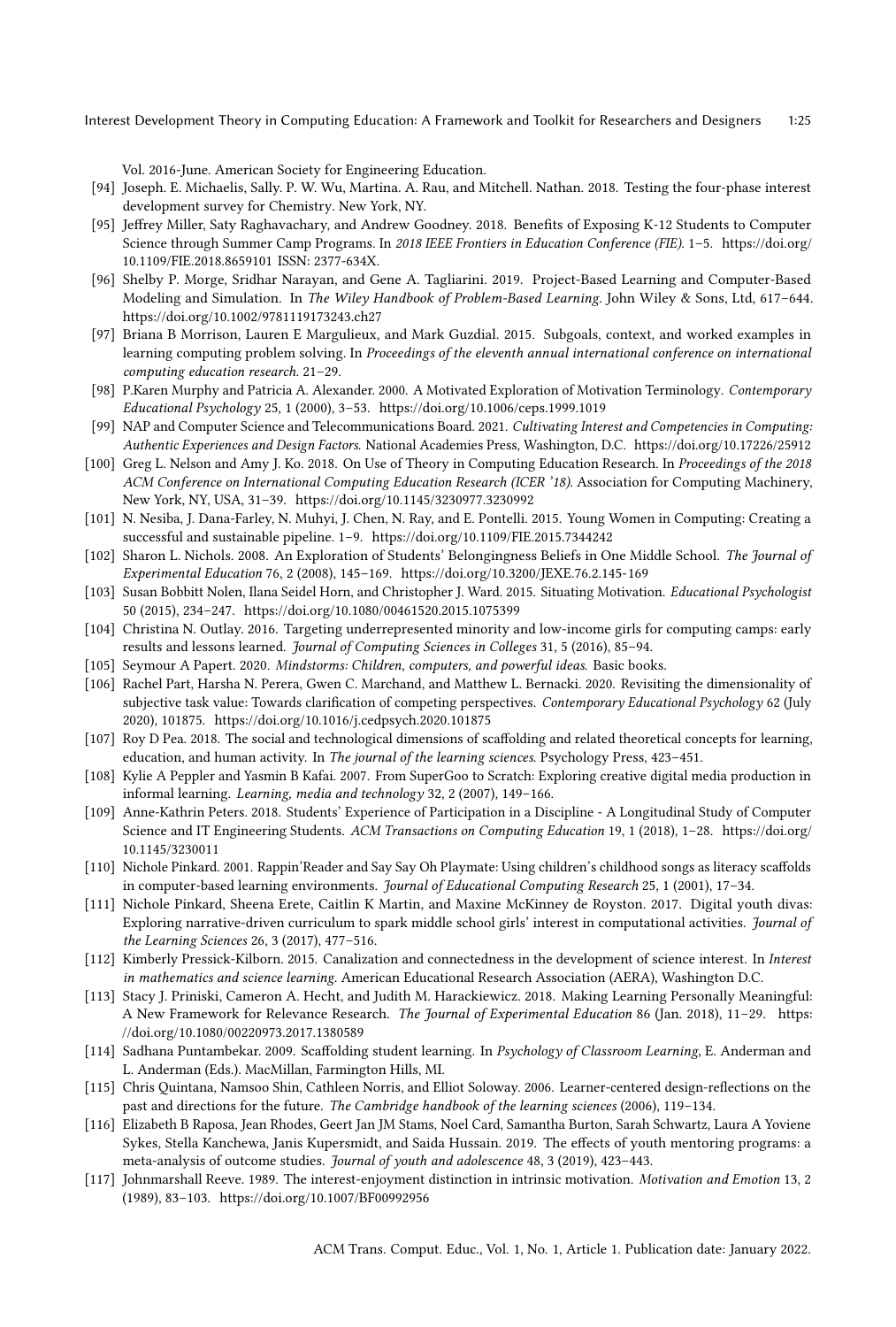- <span id="page-25-9"></span>[118] Brian J Reiser and Iris Tabak. 2014. Scaffolding. In The Cambridge Handbook of the Learning Sciences, Second Edition. Cambridge University Press, 44–62.
- <span id="page-25-21"></span>[119] K. Ann Renninger and Jessica E. Bachrach. 2015. Studying Triggers for Interest and Engagement Using Observational Methods. Educational Psychologist 50, 1 (2015), 58–69.<https://doi.org/10.1080/00461520.2014.999920>
- <span id="page-25-2"></span>[120] K. Ann Renninger, Jessica E. Bachrach, and Suzanne Hidi. 2019. Triggering and maintaining interest in early phases of interest development. Learning, Culture and Social Interaction 23 (2019), 100260. [https://doi.org/10.1016/j.lcsi.2018.](https://doi.org/10.1016/j.lcsi.2018.11.007) [11.007](https://doi.org/10.1016/j.lcsi.2018.11.007)
- <span id="page-25-20"></span>[121] K. Ann Renninger and Suzanne Hidi. 2011. Revisiting the conceptualization, measurement, and generation of interest. Educational Psychologist 46, 3 (2011), 168–184.<https://doi.org/10.1080/00461520.2011.587723>
- <span id="page-25-4"></span>[122] K. Ann Renninger and Suzanne Hidi. 2016. The power of interest for motivation and engagement. Routledge, New York, NY.
- <span id="page-25-1"></span>[123] K. Ann Renninger and Suzanne Hidi. 2019. Interest Development and Learning. In The Cambridge Handbook of Motivation and Learning (1 ed.), K. Ann Renninger and Suzanne Hidi (Eds.). Cambridge University Press, 265–290.
- <span id="page-25-0"></span>[124] K. Ann Renninger and Suzanne E. Hidi. 2020. To Level the Playing Field, Develop Interest. Policy Insights from the Behavioral and Brain Sciences 7, 1 (March 2020), 10–18.<https://doi.org/10.1177/2372732219864705>
- <span id="page-25-8"></span>[125] K. Ann Renninger and Stephanie Su. 2019. Interest and Its Development, Revisited. In The Oxford Handbook of Human Motivation, Richard M. Ryan (Ed.). Oxford University Press, 203–226. [https://doi.org/10.1093/oxfordhb/](https://doi.org/10.1093/oxfordhb/9780190666453.013.12) [9780190666453.013.12](https://doi.org/10.1093/oxfordhb/9780190666453.013.12)
- <span id="page-25-14"></span>[126] Mitchel Resnick, John Maloney, Andrés Monroy-Hernández, Natalie Rusk, Evelyn Eastmond, Karen Brennan, Amon Millner, Eric Rosenbaum, Jay Silver, Brian Silverman, et al. 2009. Scratch: programming for all. Commun. ACM 52, 11 (2009), 60–67.
- <span id="page-25-17"></span>[127] Gabriela T. Richard and Sagun Giri. 2019. Digital and Physical Fabrication as Multimodal Learning: Understanding Youth Computational Thinking When Making Integrated Systems Through Bidirectionally Responsive Design. ACM Trans. Comput. Educ. 19, 3, Article 17 (Jan. 2019), 35 pages.<https://doi.org/10.1145/3243138>
- <span id="page-25-13"></span>[128] Ariane Nunes Rodrigues and Simone C. dos Santos. 2016. A framework for applying problem-based learning to Computing Education. In 2016 IEEE Frontiers in Education Conference (FIE). 1–7. [https://doi.org/10.1109/FIE.2016.](https://doi.org/10.1109/FIE.2016.7757385) [7757385](https://doi.org/10.1109/FIE.2016.7757385)
- <span id="page-25-6"></span>[129] Jerome I. Rotgans and Henk G. Schmidt. 2017. The Role of Interest in Learning: Knowledge Acquisition at the Intersection of Situational and Individual Interest. In The Science of Interest, Paul A. O'Keefe and Judith M. Harackiewicz (Eds.). Springer International Publishing, Cham, 69–93. [https://doi.org/10.1007/978-3-319-55509-6\\_4](https://doi.org/10.1007/978-3-319-55509-6_4)
- <span id="page-25-3"></span>[130] Jerome I. Rotgans and Henk G. Schmidt. 2019. Effects of Problem-Based Learning on Motivation, Interest, and Learning. In The Wiley Handbook of Problem-Based Learning. John Wiley & Sons, Ltd, 157–179. [https://doi.org/10.](https://doi.org/10.1002/9781119173243.ch7) [1002/9781119173243.ch7](https://doi.org/10.1002/9781119173243.ch7)
- <span id="page-25-7"></span>[131] Richard M. Ryan and Edward L. Deci. 2000. Self-determination theory and the facilitation of intrinsic motivation, social development, and well-being. American Psychologist 55, 1 (2000), 68–78.<https://doi.org/10.1037/0003-066X.55.1.68>
- <span id="page-25-16"></span>[132] Jean J Ryoo. 2019. Pedagogy that supports computer science for all. ACM Transactions on Computing Education (TOCE) 19, 4 (2019), 1–23.
- <span id="page-25-15"></span>[133] Jean J Ryoo, Jane Margolis, Clifford H Lee, Cueponcaxochitl DM Sandoval, and Joanna Goode. 2013. Democratizing computer science knowledge: Transforming the face of computer science through public high school education. Learning, Media and Technology 38, 2 (2013), 161–181.
- <span id="page-25-12"></span>[134] Olgun Sadik, Anne-Ottenbreit Leftwich, and Hamid Nadiruzzaman. 2017. Computational thinking conceptions and misconceptions: Progression of preservice teacher thinking during computer science lesson planning. In *Emerging* research, practice, and policy on computational thinking. Springer, 221–238.
- <span id="page-25-18"></span>[135] Carsten Schulte and Maria Knobelsdorf. 2007. Attitudes towards computer science-computing experiences as a starting point and barrier to computer science. In Proceedings of the third international workshop on Computing education research (ICER '07). Association for Computing Machinery, New York, NY, USA, 27–38. [https://doi.org/10.](https://doi.org/10.1145/1288580.1288585) [1145/1288580.1288585](https://doi.org/10.1145/1288580.1288585)
- <span id="page-25-5"></span>[136] Kimberly A Scott, Kimberly M Sheridan, and Kevin Clark. 2015. Culturally responsive computing: A theory revisited. Learning, Media and Technology 40, 4 (2015), 412–436.
- <span id="page-25-10"></span>[137] Kimberly A. Scott and Mary Aleta White. 2013. COMPUGIRLS' Standpoint: Culturally Responsive Computing and Its Effect on Girls of Color. Urban Education 48, 5 (2013), 657–681.<https://doi.org/10.1177/0042085913491219>
- <span id="page-25-11"></span>[138] Harvey Siy, Brian Dorn, Carol Engelmann, Neal Grandgenett, Tracie Reding, Jong-Hoon Youn, and Qiuming Zhu. 2017. SPARCS: A personalized problem-based learning approach for developing successful computer science learning experiences in middle school. In 2017 IEEE International Conference on Electro Information Technology (EIT). IEEE, 611–616.
- <span id="page-25-19"></span>[139] Candice Stefanou and Jay Parkes. 2003. Effects of Classroom Assessment on Student Motivation in Fifth-Grade Science. The Journal of Educational Research 96, 3 (2003), 152–162.<https://doi.org/10.1080/00220670309598803>

ACM Trans. Comput. Educ., Vol. 1, No. 1, Article 1. Publication date: January 2022.